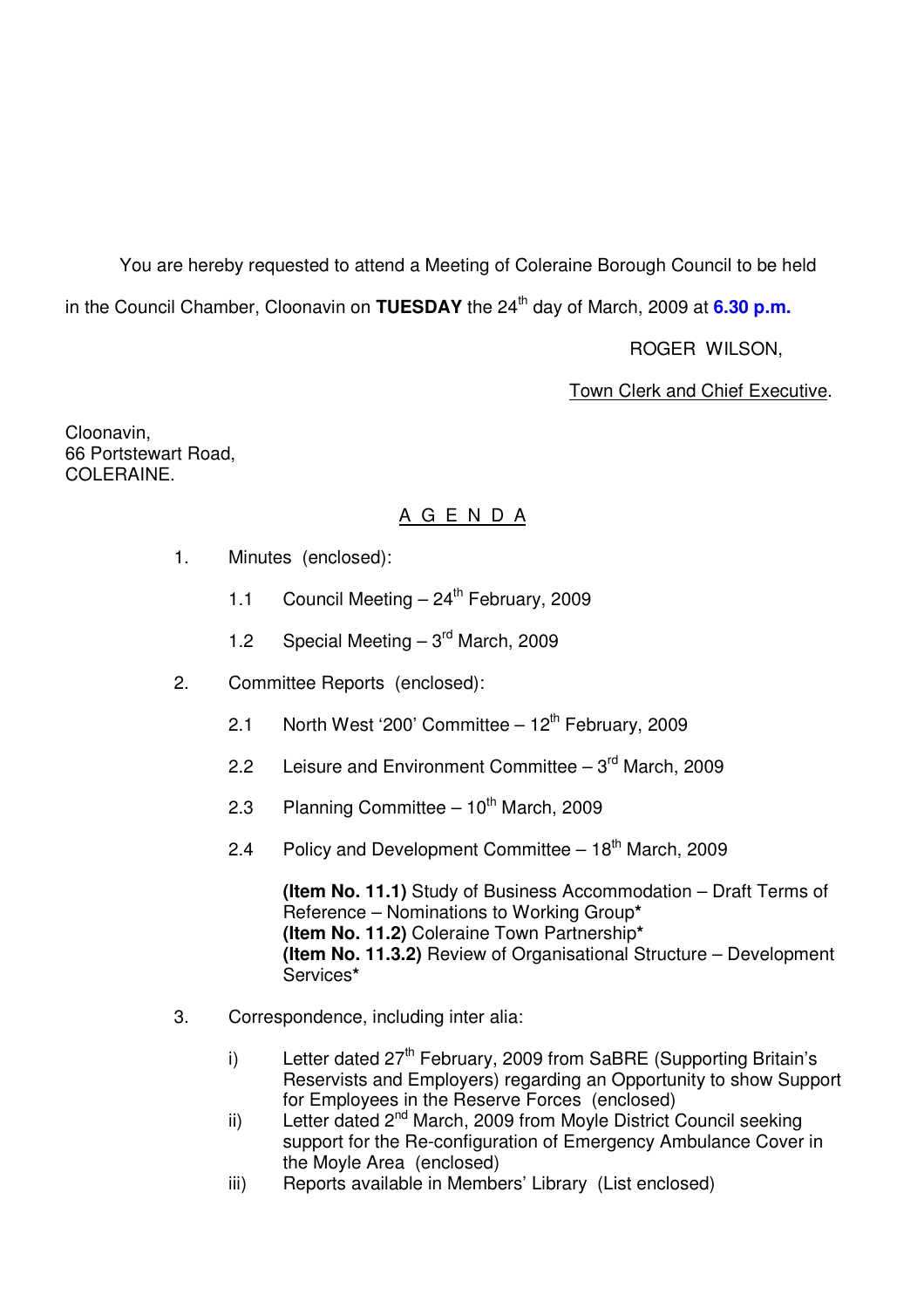- 4. Consultation Documents (List enclosed)
- 5. Documents for Sealing

# **Enclosed for Information:**

- i) Minutes of the Northern Health and Social Services Council dated 4<sup>th</sup> February, 2009
- ii) Letter dated March 2009 from Royal Mail regarding changes to postal prices
- iii) The Housing Executive Newsletter Rural Matters Autumn/Winter 2008
- **\* Recommended for consideration "In Committee".**

To: Each Member of Council. 2009.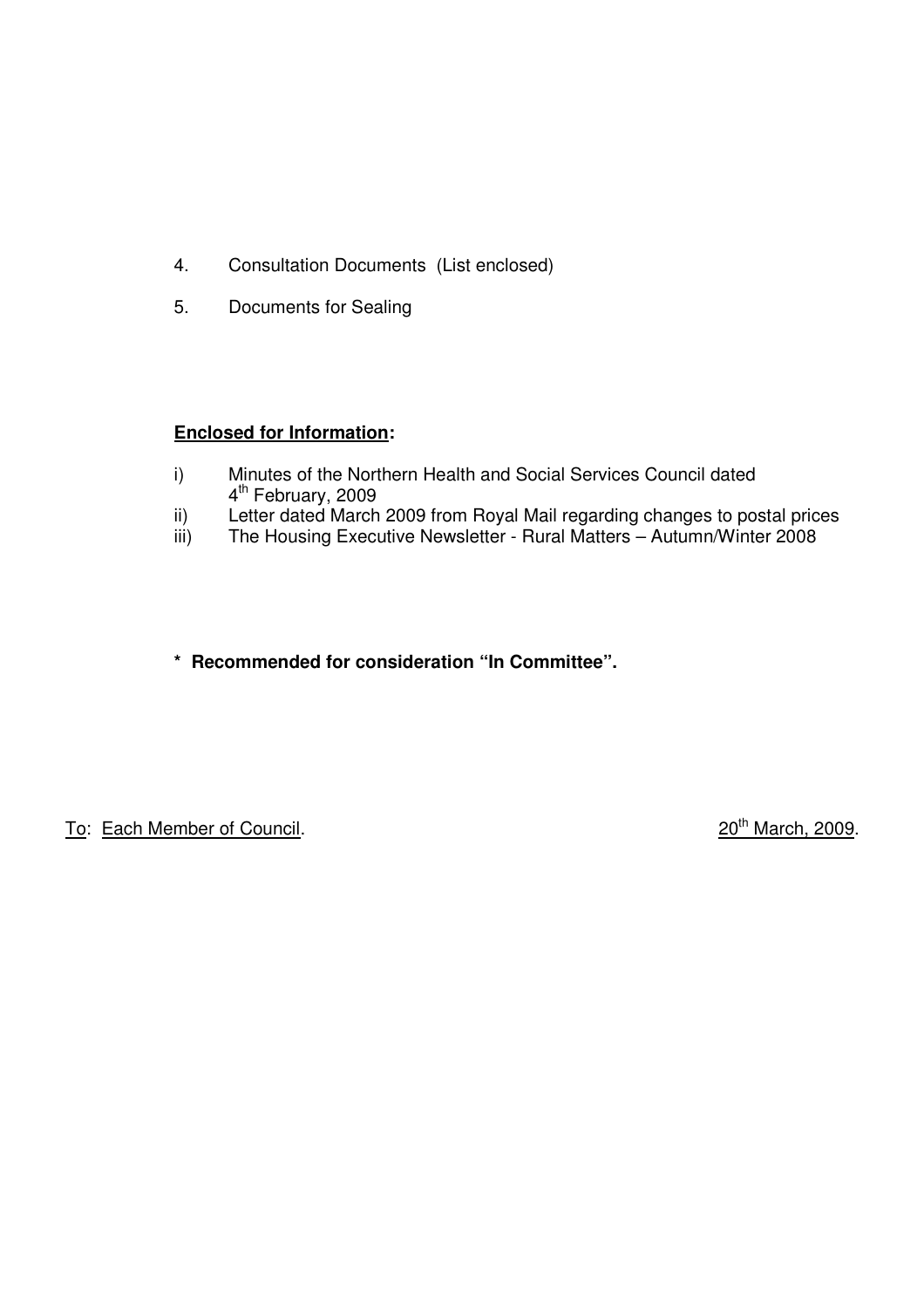# **COUNCIL MEETING**

 Minutes of proceedings of Coleraine Borough Council held in the Council Chamber, Cloonavin, on Tuesday, 24<sup>th</sup> February, 2009.

- **Convened:** As per Notice attached
- **Present:** The Mayor, Councillor D. D. Barbour, in the Chair

The Deputy Mayor, Alderman W. T. Creelman

### **Aldermen**

| E. T. Black (Mrs.)  | D. McClarty   |
|---------------------|---------------|
| M. T. Hickey (Mrs.) | W. J. McClure |

#### **Councillors**

| C. S. Alexander (Ms.) |
|-----------------------|
| (Items $1.0 - 2.1$ )  |
| J. M. Bradley         |
| O. M. Church (Mrs.)   |
| A. S. Cole            |
| J. J. Dallat          |
| E. P. Fielding (Mrs.) |

**B. Fitzpatrick** S. Gilkinson W. A. King B. Leonard G. L. McLaughlin A. McQuillan  $($ ltems 2.1 – 8.0)

**Officers in** Town Clerk and Chief Executive, Director of Corporate  **Attendance:** Services, Director of Environmental Health, Acting Director of Leisure Services, Head of Development Services, Acting Head of Administrative Services, Senior Technical Officer, Public Relations Manager and Administrative Assistant

**Apologies:** Councillors Hillis, Mrs. Johnston and McPherson

#### **1.0 MINUTES**

The Minutes of the Council Meeting of 27<sup>th</sup> January, 2009 and the Special Meetings of  $27<sup>th</sup>$  January, 2009, 3<sup>rd</sup> February, 2009 and 10<sup>th</sup> February, 2009 were confirmed and signed.

# **2.0 COMMITTEE REPORTS**

# **2.1 Leisure and Environment Committee – 3rd February, 2009**

The Deputy Mayor moved the adoption of the Leisure and Environment Committee Report; this was duly seconded by Councillor Fitzpatrick.

Matters arising:

#### **2.1.1 Street Naming and Numbering Policy**

Consideration was given to the report of the Director of Technical Services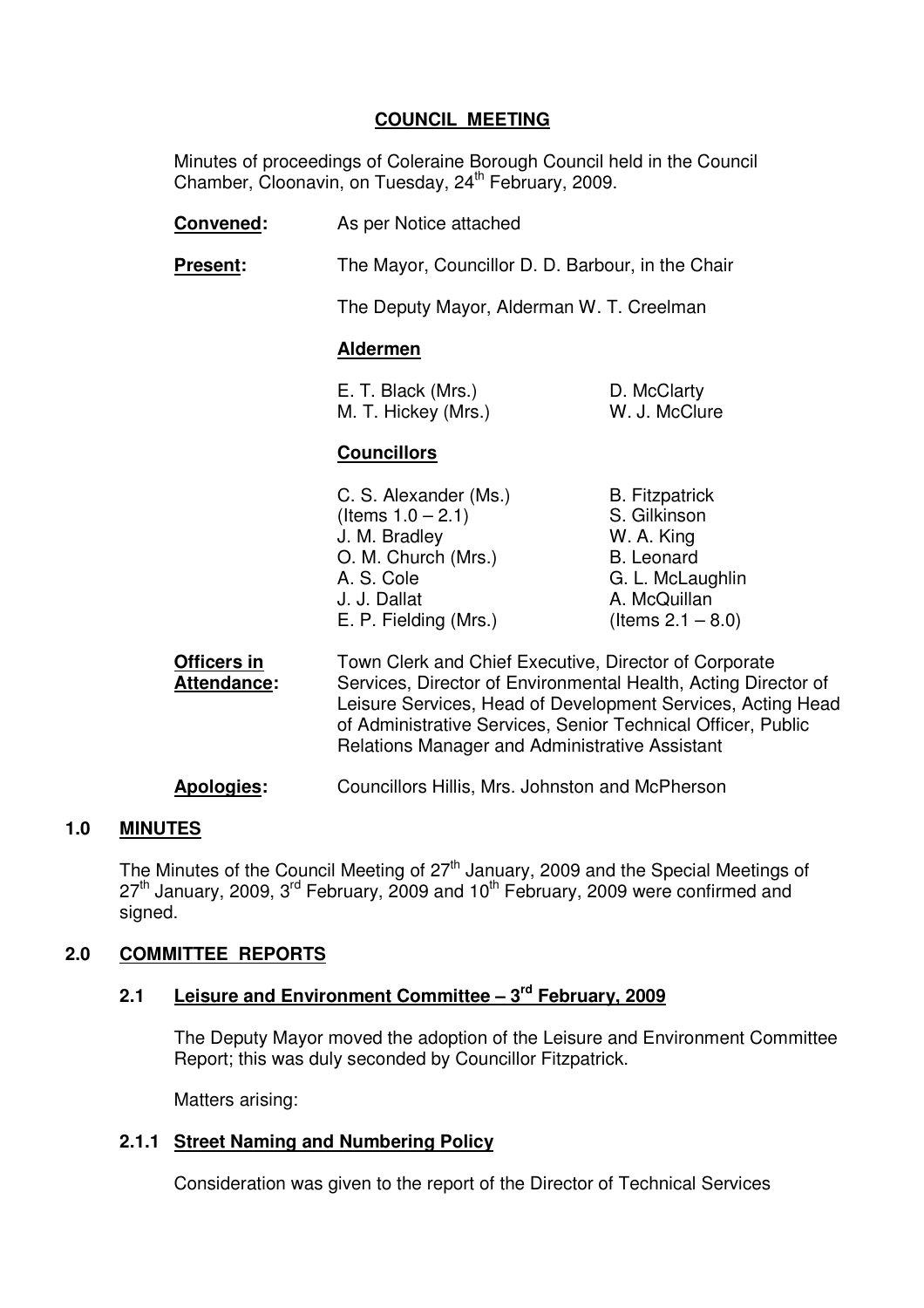(previously supplied) and to the Proposed Street Naming and Property Numbering Policy (previously supplied).

The Town Clerk and Chief Executive highlighted the legal advice received in response to queries previously raised by members.

It was proposed by Councillor Leonard and seconded by Councillor Dallat:

- (i) at 2.4(c) of the Policy, that the last sentence be omitted:
- (ii) at 2.4(a) of the Policy, that the word 'majority' in the first sentence be replaced with '10%';
- (iii) at 2.4(c) of the Policy, that the phrase 'eligible voters in' in the second sentence be replaced by the phrase 'respondents from'.

During an extensive period of discussion, it was proposed, as an amendment, by Alderman McClure and seconded by Alderman McClarty:

 That Council delays making a decision until such times as the DCAL Consultation has been carried out and reported on.

 A number of members requested clarification on what the legal position would be if the amendment was to be carried. The Town Clerk and Chief Executive responded that he was unaware of the detail of the DCAL document being referred to. However, as the policy had been under consideration since 2005 and had been recommended to Council for approval by the Equality Sub Committee, failure to approve and implement the policy could result in a legal challenge.

Councillor Leonard requested that a recorded vote be taken on all proposals.

In response to a suggestion by Alderman McClarty, Alderman McClure asked that the amendment be revised to read:

 That Council accepts the recommendation of the Equality Sub Committee pending the outcome of legal advice and any consultation document which is agreed upon by the Assembly.

In regard to the substantive proposal, the Town Clerk and Chief Executive clarified the legal advice received in the event that Council intended to attach specific weighting to 'majority'. He reminded members that further delay could leave Council open to the potential of legal challenge.

In response to a member's suggestion, it was agreed that Council proceed to vote on the substantive proposal.

On being put to the Meeting, members voted on the proposals thus:

- (i) For: Alderman Mrs. Hickey, Councillors Dallat, Leonard and McLaughlin (4)
	- Against: The Mayor, Deputy Mayor, Aldermen Mrs. Black, McClarty and McClure, Councillors Bradley, Mrs. Church, Cole, Mrs. Fielding, Fitzpatrick, Gilkinson, King and McQuillan (13)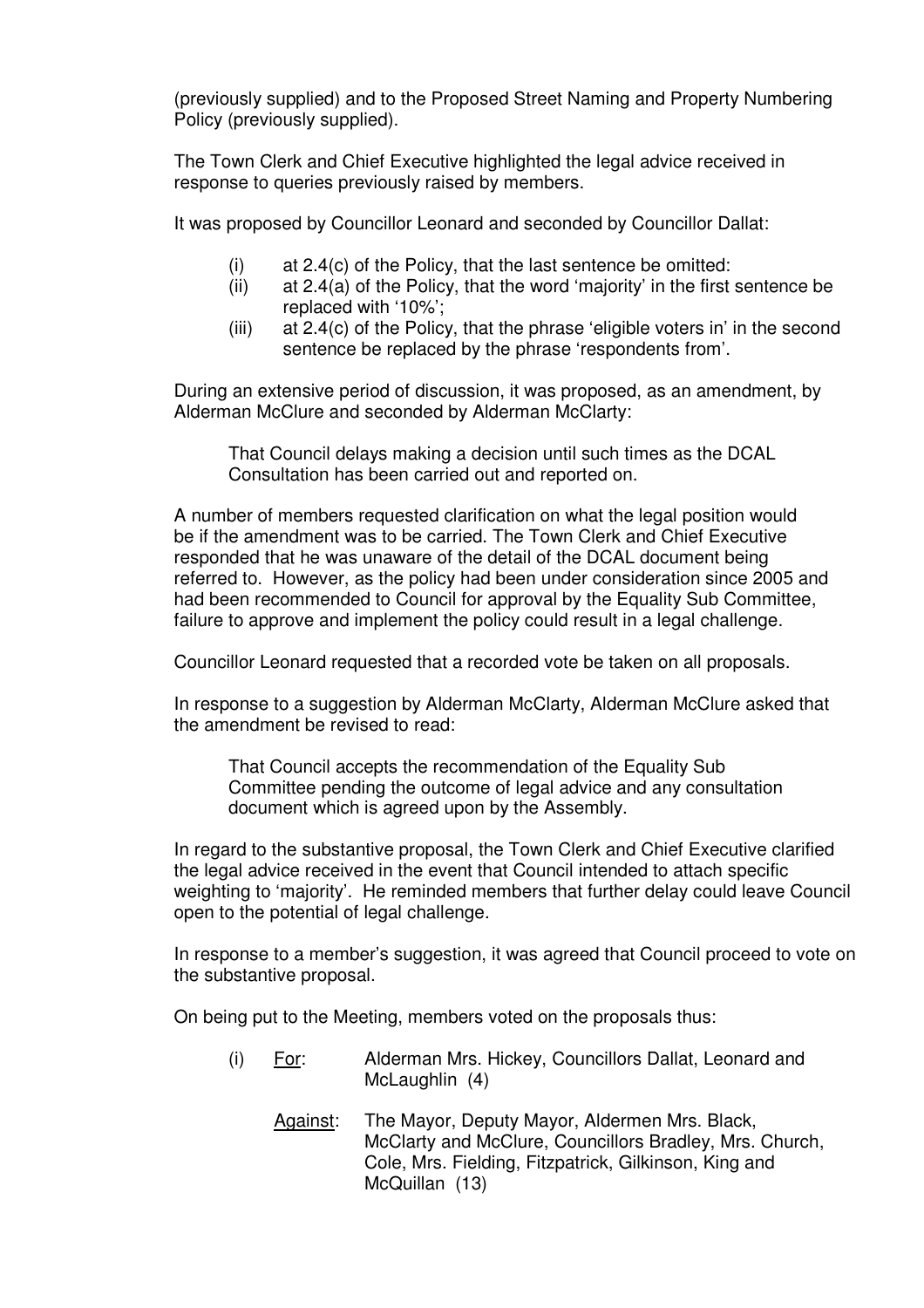The proposal was lost with four votes for and thirteen votes against.

- (ii) For: Alderman Mrs Hickey, Councillors Dallat, Fitzpatrick, Leonard and McLaughlin (5)
	- Against: The Mayor, Deputy Mayor, Aldermen Mrs. Black, McClarty and McClure, Councillors Bradley, Mrs. Church, Cole, Mrs. Fielding, Gilkinson, King and McQuillan (12)

The proposal was lost with five votes for and twelve votes against.

- (iii) For: Alderman Mrs. Hickey, Councillors Dallat, Fitzpatrick, Leonard and McLaughlin (5)
	- Against: The Mayor, Deputy Mayor, Aldermen Mrs. Black, McClarty and McClure, Councillors Bradley, Mrs. Church, Cole, Mrs. Fielding, Gilkinson, King and McQuillan (12)

The proposal was lost with five votes for and twelve votes against.

On being put to the Meeting, members voted on the amendment thus:

- (i) For: The Mayor, Deputy Mayor, Aldermen Mrs. Black, McClarty and McClure, Councillors Bradley, Mrs. Church, Cole, Mrs. Fielding, Gilkinson, King and McQuillan (12)
	- Against: Alderman Mrs. Hickey, Councillors Dallat, Fitzpatrick, Leonard and McLaughlin (5)

# **Agreed:**

With twelve votes in favour and five votes against, that the amendment be carried.

The Committee report was, therefore, agreed.

# **2.2 Planning Committee – 10th February, 2009**

The Vice Chairman, Councillor Bradley, moved the adoption of the Planning Committee Report; this was duly seconded by Councillor Mrs. Fielding.

Matters arising:

# **2.2.1 PPS21 - Public Information Evening – 23rd February, 2009**

 Reference was made to the success of this evening and thanks extended to the speakers and officers involved.

The Committee report was, therefore, agreed.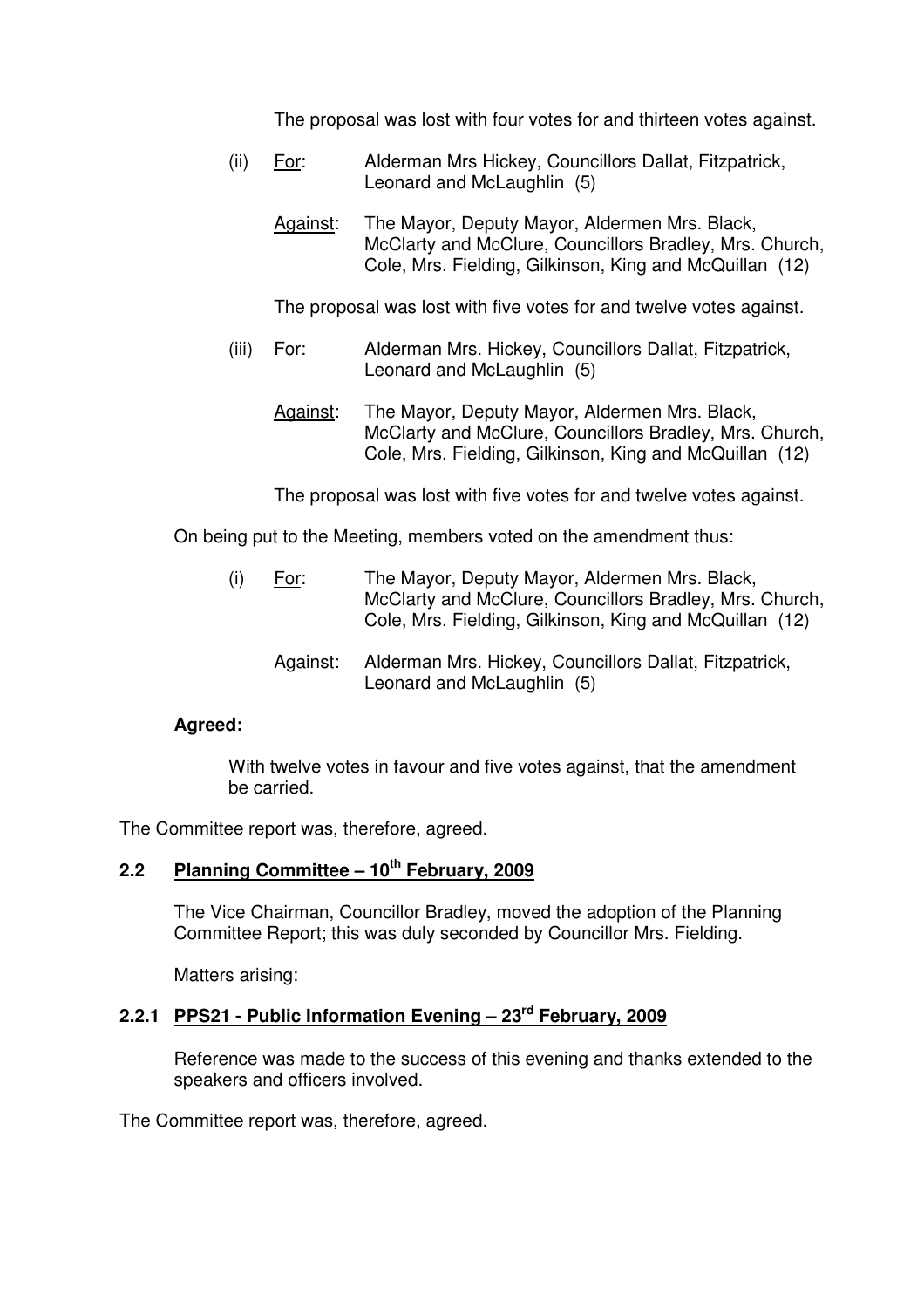# **2.3 Policy and Development Committee – 17th February, 2009**

The Chairman, Alderman McClure, moved the adoption of the Policy and Development Committee Report; this was duly seconded by Councillor Mrs. Fielding and agreed.

# **3.0 TECHNICAL SERVICES REPORT**

 Consideration was given to this report which outlined the recommendations of the Street Trading Committee (previously supplied).

# **Agreed:**

On the proposal of Councillor King and seconded by Councillor McQuillan, that Council endorse the recommendations of the Street Trading Committee as contained in the report.

# **4.0 NOTICE OF MOTION SUBMITTED BY COUNCILLOR S. GILKINSON**

 The undernoted Notice of Motion was proposed by Councillor Gilkinson and seconded by Alderman McClure.

 "I propose that this Council recognises the importance of meeting the needs of victims, regrets that the Consultative Group on the Past has failed to produce recommendations capable of commanding broad consensus, and condemns proposals which equate perpetrators of violence with innocent victims."

Councillor Gilkinson spoke to the Motion and requested Council's support.

 A period of discussion ensued, following which Councillor Gilkinson requested a recorded vote.

On being put to the Meeting, members voted thus:

- For:The Mayor, Deputy Mayor, Aldermen Mrs. Black, McClarty and McClure, Councillors Bradley, Mrs. Church, Cole, Mrs. Fielding, Fitzpatrick, Gilkinson, King and McQuillan (13)
- Against: Alderman Mrs. Hickey, Councillors Dallat, Leonard and McLaughlin (4)

# **Agreed:**

With thirteen votes in favour and four votes against, that the Motion be carried.

# **5.0 NILGA - INVITATION TO LOCAL GOVERNMENT PUBLICATION SCHEME WORKSHOPS**

Members noted that the Information Commissioner's Office, in conjunction with NILGA, had organized a series of half day workshops on the subject of publication schemes.

The proposed dates for the workshops, to include lunch were: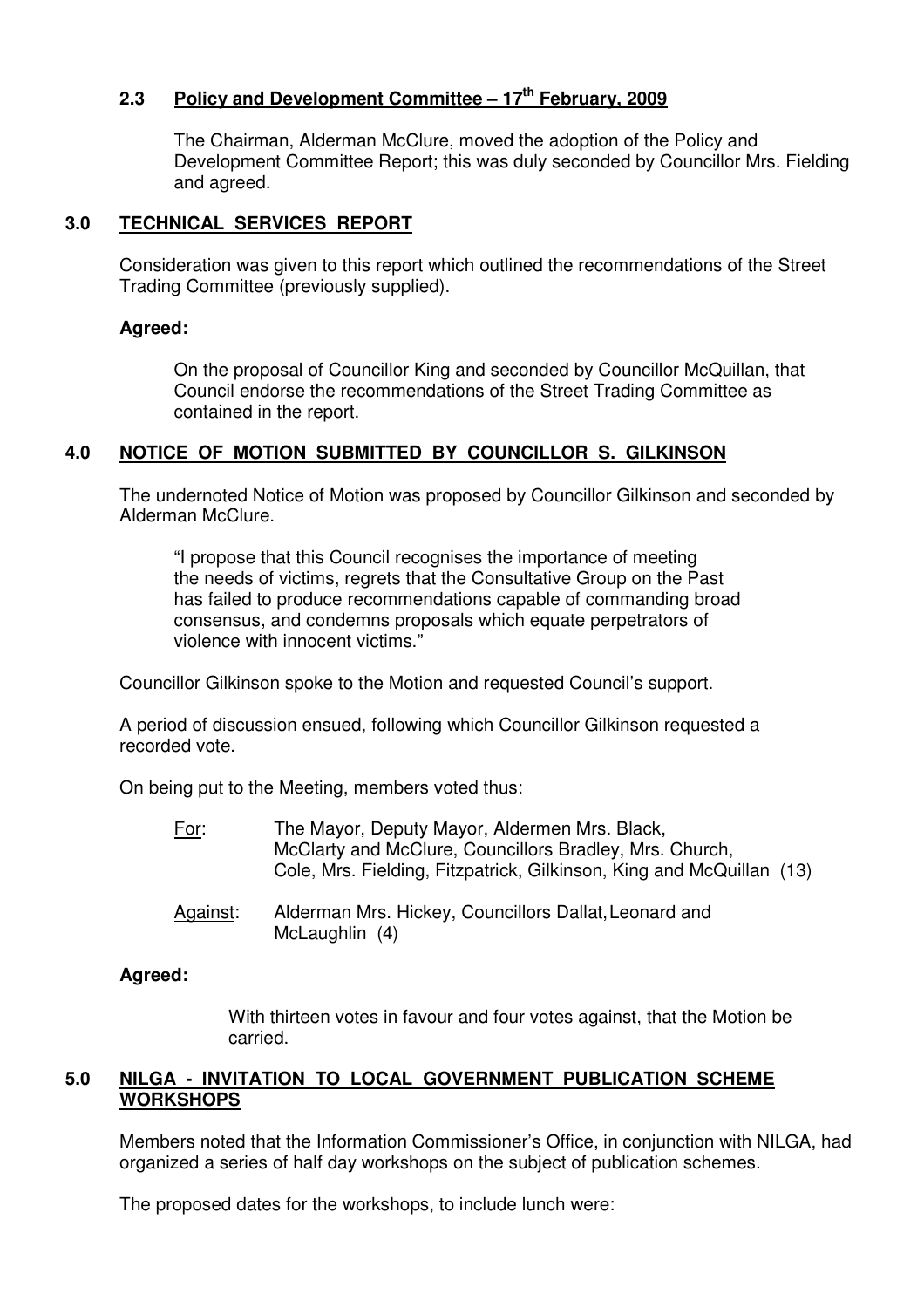- $(i)$  8<sup>th</sup> April, 2009 Lough Neagh Discovery Centre
- (ii) 22nd April, 2009 Glenavon Hotel, Cookstown
- (iii) 29<sup>th</sup> April, 2009 Lisburn Civic Centre

Any members interested in attending a workshop were asked to contact the Acting Head of Administrative Services.

### **6.0 DOCUMENTS TABLED**

Members noted the list of documents tabled in the Members' Library (previously supplied).

# **7.0 CONSULTATION DOCUMENTS**

Members noted the list of consultation papers available for any member who wished to consider making a response (previously supplied).

### **8.0 DOCUMENTS FOR SEALING**

Resolved:

That the following documents be sealed:

| 1. | Contract                                       | Council and Crawford Contracts Ltd -<br>Construction of a New Restaurant and<br>Recreational Facilities at The Crescent, Portstewart                         |
|----|------------------------------------------------|--------------------------------------------------------------------------------------------------------------------------------------------------------------|
| 2. | Lease                                          | Rural Housing Association Limited to<br>Coleraine Borough Council - Play Area at Mayboy<br>Road, Garvagh                                                     |
| 3. | Conveyance in quadruplicate                    | Council to Jennifer Irwin and Heather<br>Roberta Patton - Land to rear of 9<br><b>Blackrock Park, Portrush</b>                                               |
| 4. | <b>Lease and Counterparts</b><br>in triplicate | Council to NIE plc - Substation at<br>Main Street, Portrush (renewal)                                                                                        |
| 5. | <b>Cemetery Titles</b>                         | Grant of Right of Burial<br>Deeds Register No. 3498 - 3507 inclusive                                                                                         |
|    |                                                | Agherton<br>Ballywillan<br>$\mathbf{2}$<br>$\overline{4}$<br>Coleraine<br>Kilrea<br>$\overline{4}$<br>Portstewart<br>Advanced Deeds Register No. 0218 - 0219 |
|    |                                                | inclusive                                                                                                                                                    |
|    |                                                | Agherton<br>1<br>Ballywillan<br>Coleraine<br>1<br>Portstewart                                                                                                |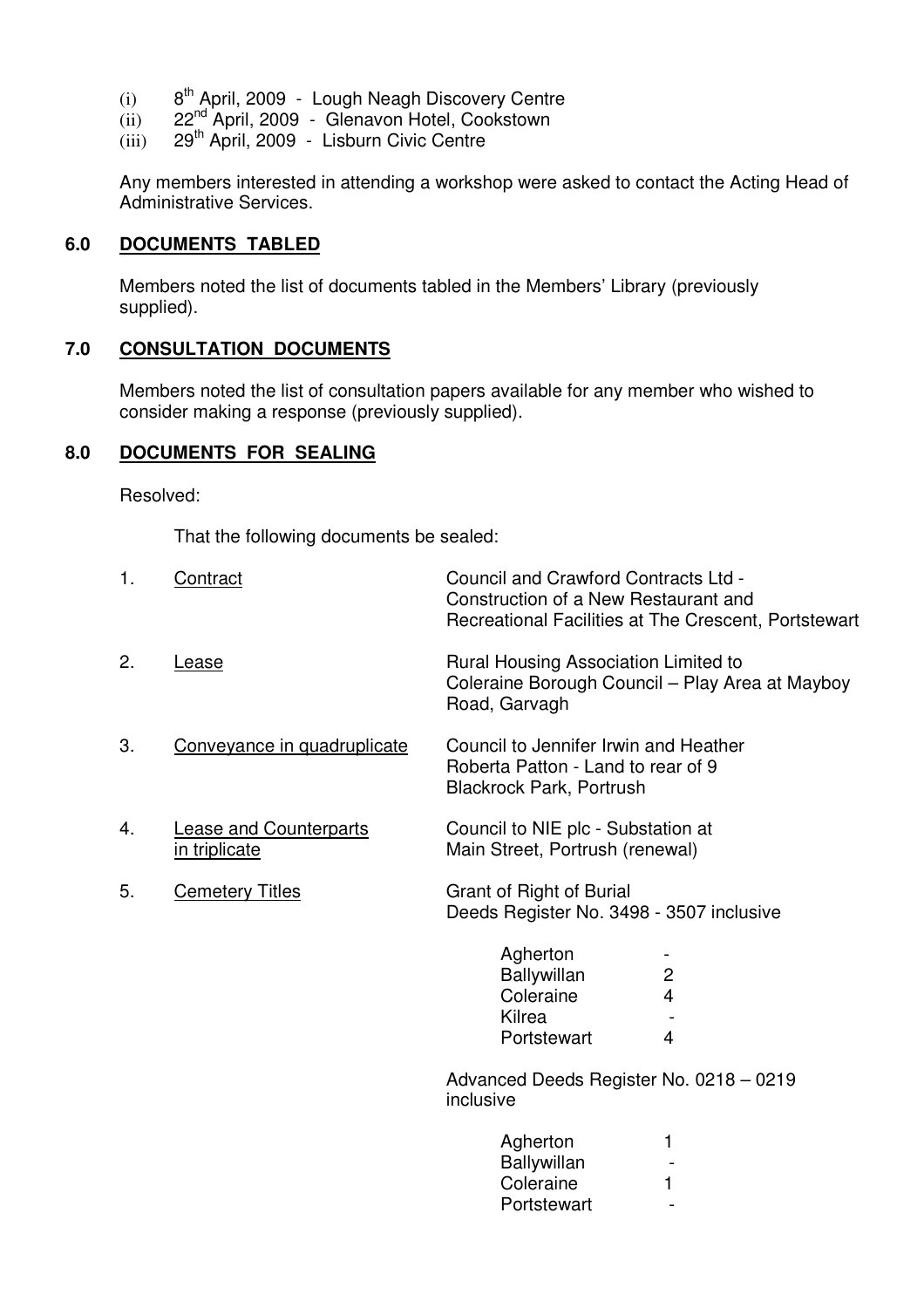# **SPECIAL MEETING**

# **3 rd March, 2009.**

| Convened:                         | To receive presentation from NI Water representatives<br>on Water Quality issues on the North Coast. |                                                                                                                            |
|-----------------------------------|------------------------------------------------------------------------------------------------------|----------------------------------------------------------------------------------------------------------------------------|
| <b>Present:</b>                   | The Deputy Mayor, Alderman W. T. Creelman                                                            |                                                                                                                            |
|                                   | <b>Aldermen</b>                                                                                      |                                                                                                                            |
|                                   | E. T. Black (Mrs.)<br>M. T. Hickey (Mrs.)                                                            | W. J. McClure                                                                                                              |
|                                   | <b>Councillors</b>                                                                                   |                                                                                                                            |
|                                   | O. M. Church (Mrs.)<br>A. S. Cole<br><b>B.</b> Fitzpatrick<br>S. Gilkinson                           | W. A. King<br><b>B.</b> Leonard<br>G. L. McLaughlin<br>R. A. McPherson                                                     |
| Officers in<br><b>Attendance:</b> | <b>Administrative Assistant</b>                                                                      | Acting Head of Administrative Services, Acting Director of<br>Leisure Services, Principal Environmental Health Officer and |
| <b>Apologies:</b>                 | The Mayor, Councillors Mrs. Fielding, Hillis and Mrs.<br>Johnston                                    |                                                                                                                            |

#### **1.0 WELCOME**

The Deputy Mayor welcomed everyone to the Meeting. He extended a special welcome to Mr. Dave McCrum and Mr. Dermot McCurdy of NI Water who were in attendance to update members on Water Quality Issues on the North Coast.

# **2.0 WATER QUALITY ISSUES ON THE NORTH COAST**

The NI Water representatives gave a brief overview of the Bathing Water Directive and the North Coast and Drainage Area Projects. They then elaborated on the following issues and answered members' questions thereon:

- **Bathing Water Directive Standards**
- **Factors in Bathing Water Failures**
- Bathing Water Award Schemes
- New Bathing Water Directive and Standards
- **North Coast and Drainage Area Projects**

It was emphasised that there was no evidence to suggest a failure in the new Waste Water Treatment System but that the heavy rainfall in 2008 may have contributed to water quality problems and the loss of Blue Flag status.

A member asked if the bathing waters could be tested for Blue Flag status in Spring rather than Autumn when a better result could be achieved. Mr. McCurdy advised that the Northern Ireland Environment Agency was responsible for determining the date for testing.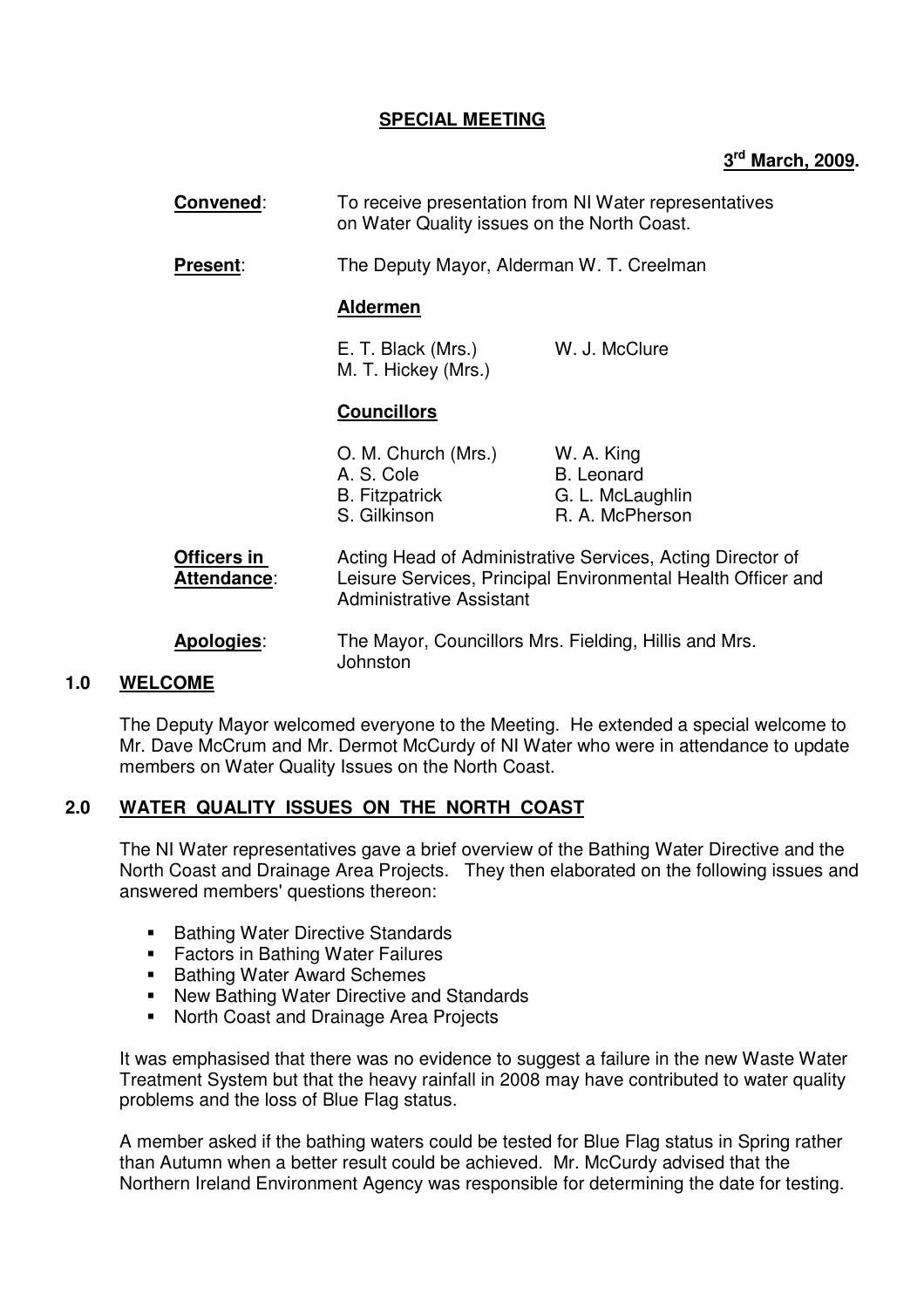A member asked what other agencies responses had been when invited to attend the meeting.

The Acting Head of Administrative Services advised that the date of the meeting didn't suit the Northern Ireland Environment Agency (NIEA). The response from Roads Service and the Rivers Agency was they had no direct input into water quality.

Members expressed disappointment that the NIEA, Roads Service and Rivers Agency did not attend the meeting and it was suggested that Council write to them expressing disappointment and to arrange a new date with NIEA.

The Deputy Mayor thanked the representatives for their interesting presentation.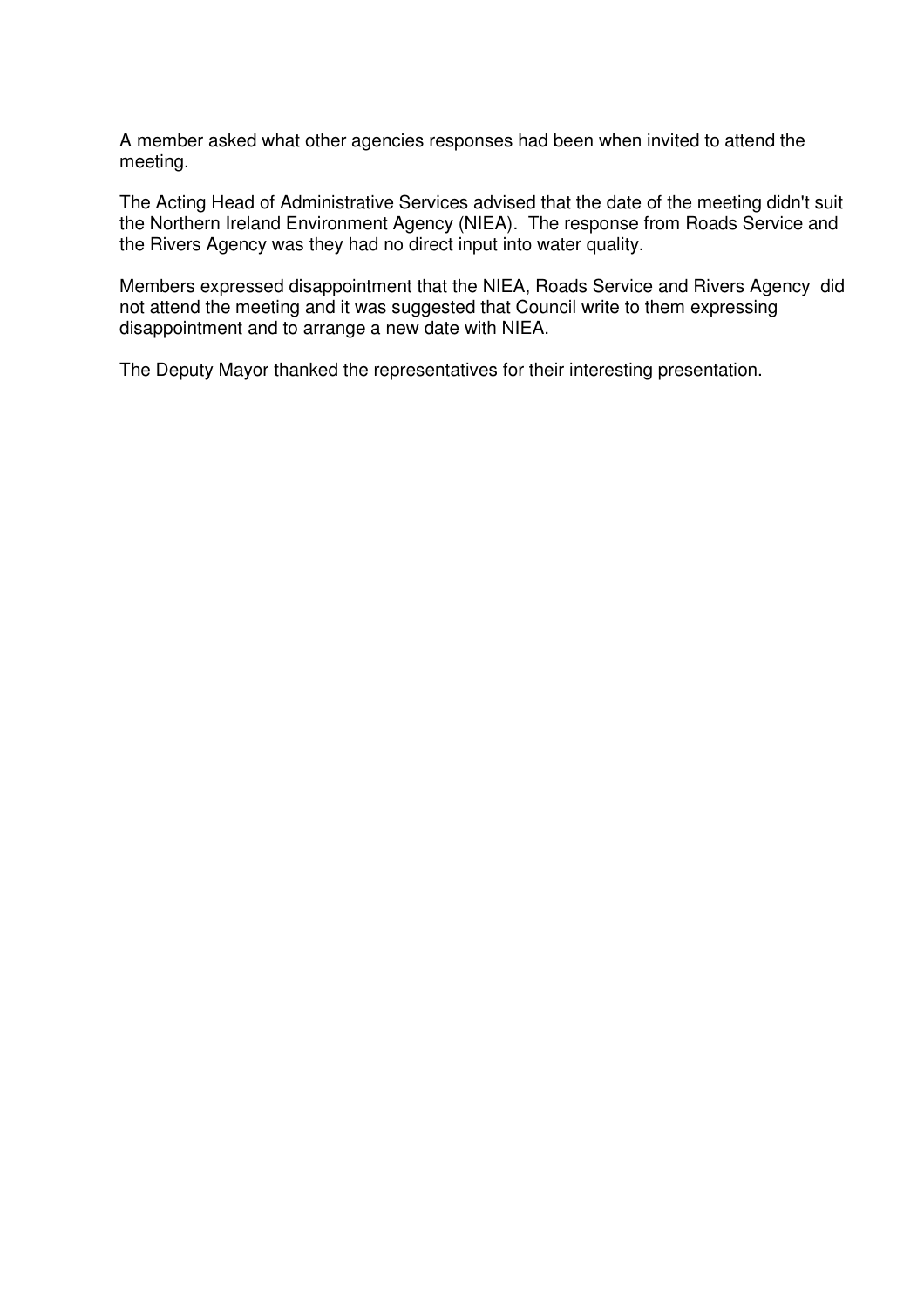# **NORTH WEST '200' COMMITTEE**

# **12th February, 2009.**

| <b>Present:</b>                     | <b>Alderman</b>                                                                    |                                                                                                                                                                                                                                                                                            |
|-------------------------------------|------------------------------------------------------------------------------------|--------------------------------------------------------------------------------------------------------------------------------------------------------------------------------------------------------------------------------------------------------------------------------------------|
|                                     | W. T. Creelman                                                                     |                                                                                                                                                                                                                                                                                            |
|                                     | <b>Councillors</b>                                                                 |                                                                                                                                                                                                                                                                                            |
|                                     | <b>B.</b> Fitzpatrick<br>N. F. Hillis                                              | W. A. King<br>R. A. McPherson                                                                                                                                                                                                                                                              |
| Officers in<br>Attendance:          | Mr. T. Neill, Services Manager                                                     | Mr. K. Doherty, Director of Environmental Health<br>Mrs. J. Barr, Principal Environmental Health Officer<br>Ms. M. Mann, Head of Development Services<br>Mr. S. Purcell, Refuse and Cleansing Manager<br>Mrs. M. McKinney, Enforcement Officer<br>Miss C. Mercer, Administrative Assistant |
| <b>Representative</b><br>from PSNI: | Acting Superintendent N. Thompson                                                  |                                                                                                                                                                                                                                                                                            |
| <u>Also in</u><br>Attendance:       | <b>Motor Club</b><br><b>Operations Manager</b><br>Mr. A. Huston, DRD Roads Service | Mr. M. Whyte, Clerk of the Course, Coleraine & District<br>Ms. L. McManus, NW '200' Business Development &                                                                                                                                                                                 |
| <b>Apologies:</b>                   | Councillor Mrs. Johnston                                                           | Mr. R. Wilson, Town Clerk & Chief Executive and                                                                                                                                                                                                                                            |

#### **1.0 WELCOME**

The Director of Environmental Health welcomed everyone to the meeting.

#### **2.0 ELECTION OF CHAIRMAN**

 It was proposed by Councillor Fitzpatrick, seconded by Councillor McPherson and agreed:

That Councillor King be elected as Chairman for the ensuing year.

#### **3.0 DATE OF 2009 EVENT**

It was noted that the date of the 2009 event would be Saturday  $16<sup>th</sup>$  May, 2009 with Race Week festivities commencing on Saturday 9th May, 2009. Practice nights would be held on Tuesday  $12<sup>th</sup>$  and Thursday  $14<sup>th</sup>$  May, 2009.

#### **4.0 BUSINESS DEVELOPMENT AND OPERATIONS MANAGER**

Mr. Whyte introduced Ms. Laura McManus, the newly appointed Business Development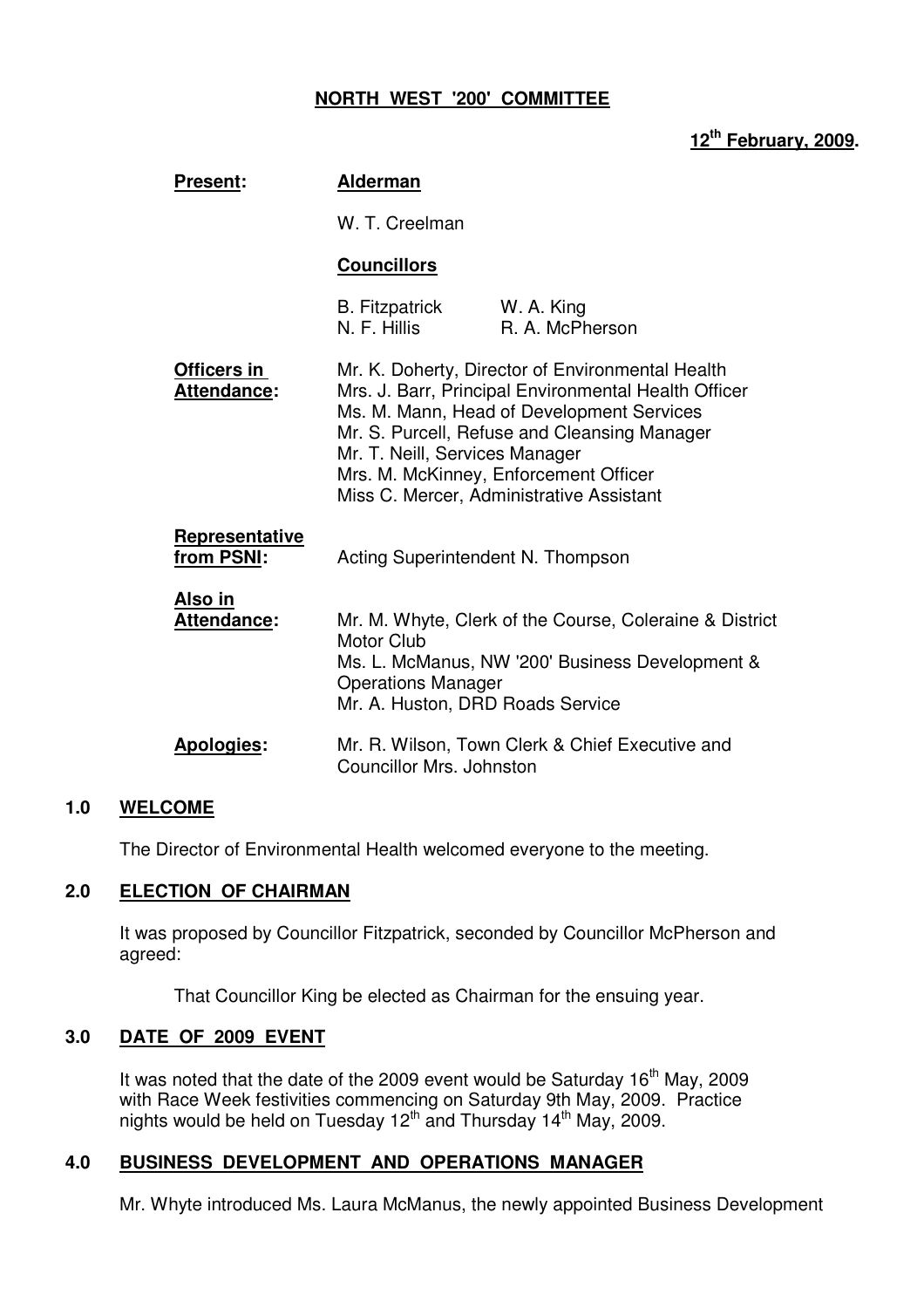and Operations Manager.

 Ms. McManus gave a brief summary of her background and updated Committee on her work to date which included sponsorship development, developing the North West '200' as an event, press and public relations.

# **5.0 ROAD CLOSURE ARRANGEMENTS (RACE DAY)**

 Mr. Whyte advised that the road closure arrangements would be the same as the last two years. Arrangements had been made to allow residents of York Corner to access their property and he was waiting to hear from the University of Ulster.

# **6.0 STREET TRADING**

# 6.1 Street

 The Enforcement Officer advised that the Street Trading Committee had recommended that the following sites be approved:

| Glenvale Avenue, Portrush         | - 1 hot food and 1 ice cream |
|-----------------------------------|------------------------------|
| Mill Road, Portstewart            | - 1 hot food and 1 ice cream |
| Atlantic Road, Coleraine          | - 1 ice cream                |
| <b>Ballysally Road Roundabout</b> | - 4 hot food and 2 ice cream |

### 6.2 Coleraine and District Motor Club - Controlled

 Mr. Whyte briefed Committee on the background of the trading controlled by the Club. He advised that the Club would like to sell off the trading rights to one company who would manage it; he suggested Mr. John McNally who had provided catering in previous years.

Mr. Whyte advised that if it was approved there would be a meeting with the Enforcement Officer and the Principal Environmental Health Officer regarding issues such as clean-up and licences. He also explained that it was a one year deal and a contract would be drawn up and signed subject to legal advice regarding the need to advertise.

 It was proposed by Councillor McPherson, seconded by the Deputy Mayor and agreed:

That the trading be sold to Mr. John McNally who would manage it.

# **7.0 RACE WEEK ACTIVITIES**

 Mr. Whyte advised that the activities had been finalised with Council and a variety of events would be staged during the week of the North West '200'.

# **8.0 80TH ANNIVERSARY ARRANGEMENTS**

Mr. Whyte advised that the Club was looking at new ideas for the  $80<sup>th</sup>$  Anniversary and would keep Committee informed.

# **9.0 SPONSORSHIP ARRANGEMENTS**

Mr. Whyte advised Committee that the Club had lost two individual race sponsors and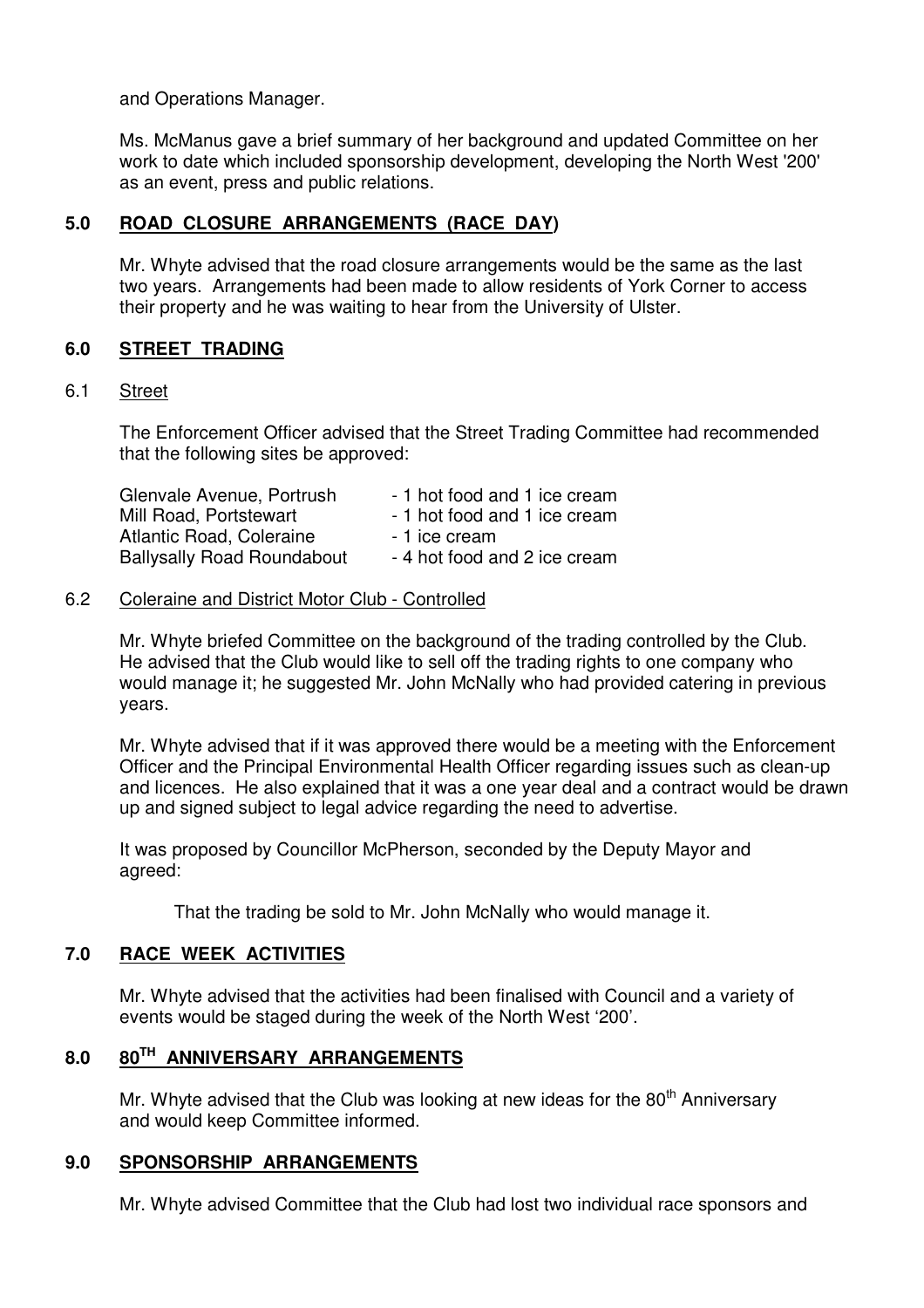were in the process of looking for an individual race sponsor. It was noted that the 400cc class race had been dropped this year. He advised that the Kennedy Group would be the main sponsors of the event closely supported by a new associate sponsor Coca-Cola Zero.

# **10.0 ANCILLARY SERVICES**

#### 10.1 Corporate Hospitality

 Mr. Whyte advised that meetings had been held with Mr. John McNally regarding the two-tier structure and it had been decided to have a single-tier structure which would consist of one level.

 Councillor McPherson queried if viewing would be similar to the two-tier structure as he felt the viewing in the two-tier structure wasn't great.

Mr. Whyte suggested looking at the veranda for a viewing area. He also explained that there would be no more Silver or Gold areas.

 The Principal Environmental Health Officer queried access for disabled persons in the Corporate Hospitality area. Mr. Whyte advised he would speak to Mr. John McNally regarding this matter.

#### 10.2 Bar Facilities

Mr. Whyte advised that the Bar would be moved back into main paddock area and a location had to be finalised.

#### 10.3 Camp Sites

 Mr. Whyte advised that the main campsite would be at Blair's Caravan Park. He advised that Blair's would also manage the area beside McLaughlin's Bar and the finish line. It was noted that Mr. Blair had proposed to have an area at the McLaughlin's Bar site for family camping and he would manage security and lighting etc.

The Director of Environmental Health reported that there was a need for family camping and confirmed that a proposal had been received from Blair's for a family camping area. He advised that the arrangement would be for one year and would be monitored.

It was agreed to proceed accordingly for the 2009 event.

#### **11.0 POST RACE CLEAN-UP**

It was noted that the arrangements for the Clean-Up would be the same as previous years and a private company would clean the Paddock area.

# **12.0 MANAGEMENT OF COUNCIL LANDS**

 The Director of Environmental Health advised that the management of Council lands would be the same as 2008 and Environmental Health Officers and Enforcement Officers would be on duty as in previous years.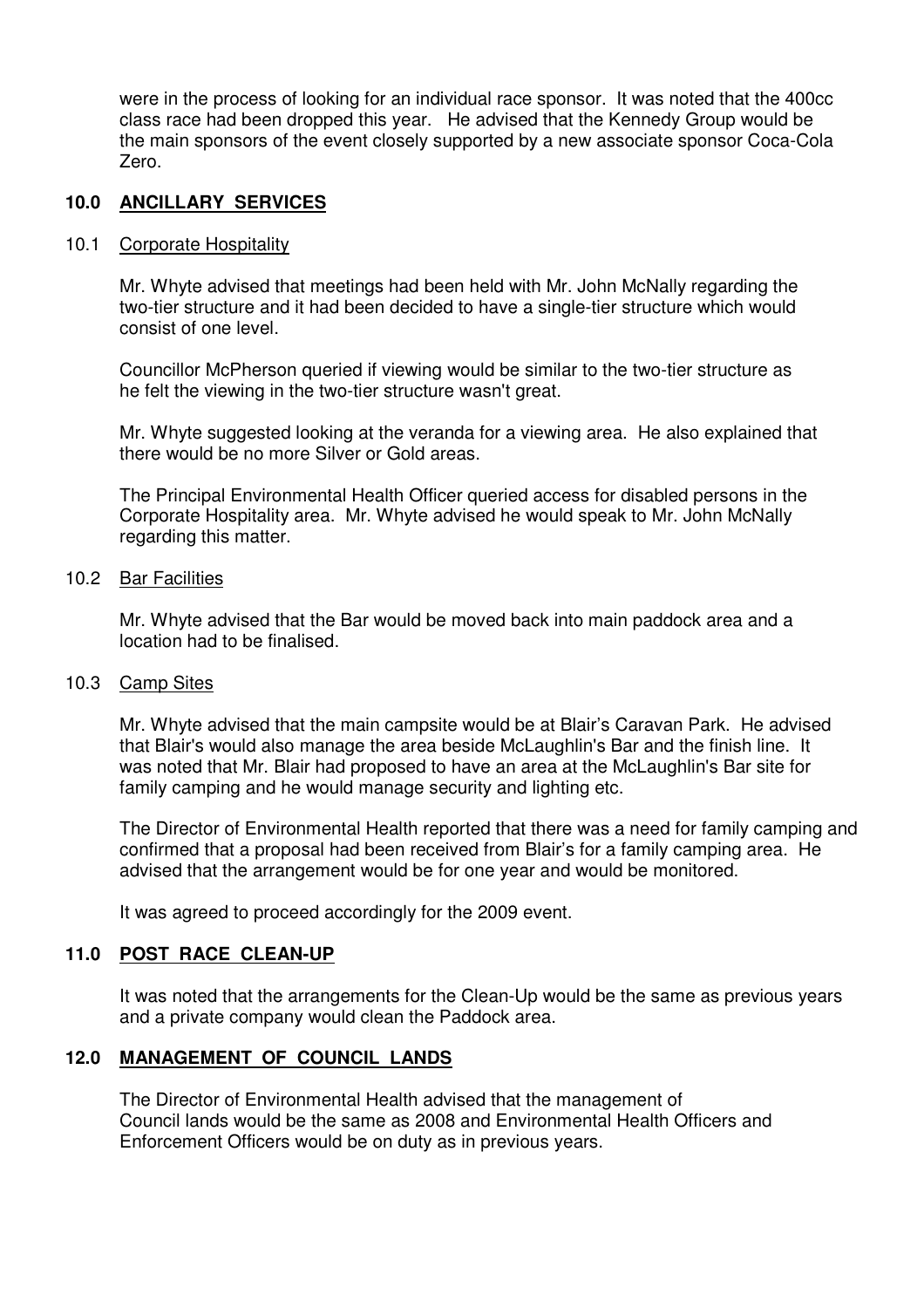# **13.0 NEXT MEETING**

The Director of Environmental Health advised that the next meeting would be held in the middle of April, after Easter.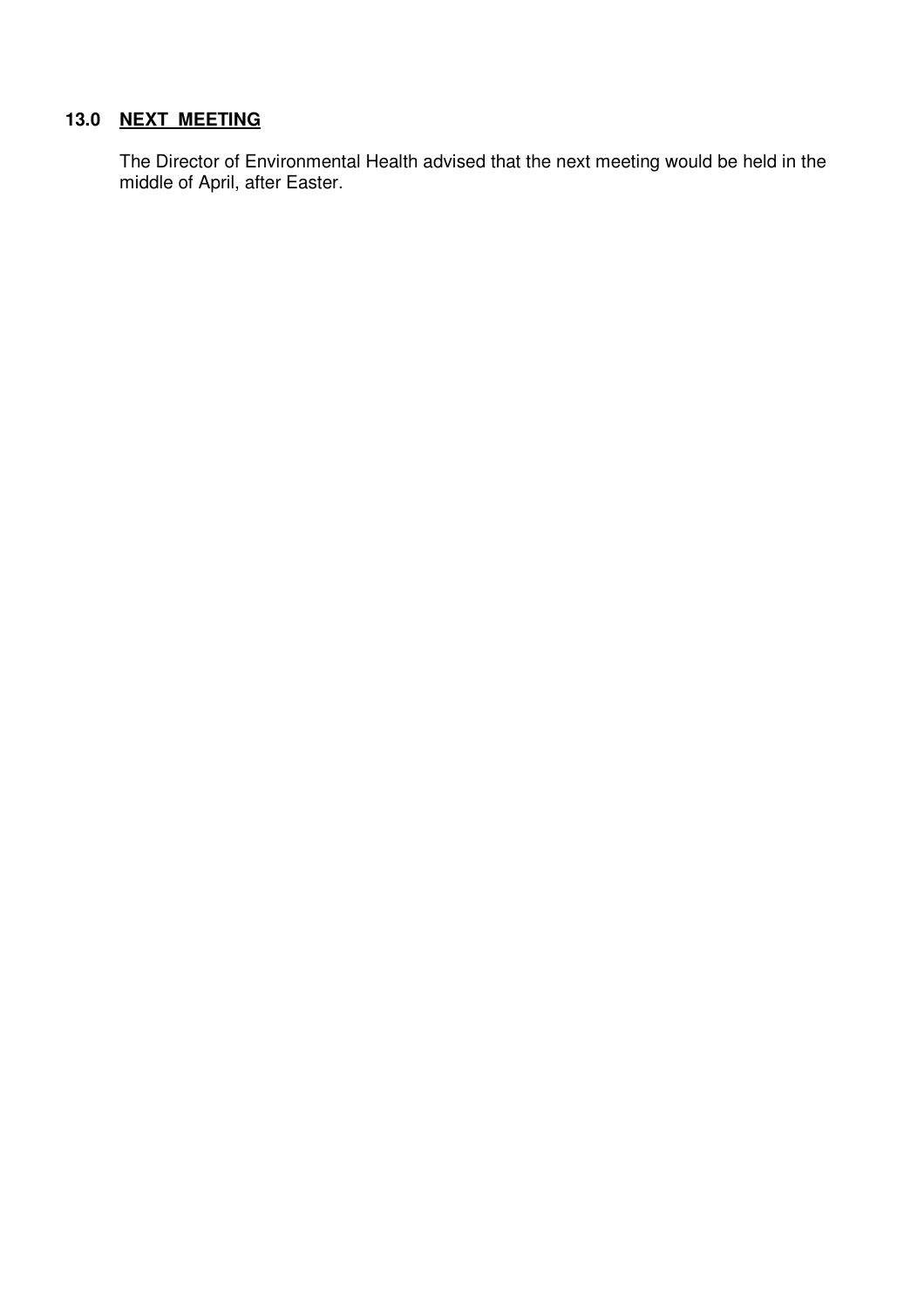# **LEISURE AND ENVIRONMENT COMMITTEE**

# **3 rd March, 2009.**

| <b>Present:</b>            | Councillor T. J. Deans, in the Chair                                                                   |                                                                                                                           |
|----------------------------|--------------------------------------------------------------------------------------------------------|---------------------------------------------------------------------------------------------------------------------------|
|                            | The Deputy Mayor, Alderman W. T. Creelman                                                              |                                                                                                                           |
|                            | <b>Aldermen</b>                                                                                        |                                                                                                                           |
|                            | E. T. Black (Mrs.) D. McClarty<br>M. T. Hickey (Mrs.) W. J. McClure                                    |                                                                                                                           |
|                            | <b>Councillors</b>                                                                                     |                                                                                                                           |
|                            | J. M. Bradley<br>O. M. Church (Mrs.)<br>A. S. Cole<br><b>B.</b> Fitzpatrick<br>S. Gilkinson            | W. A. King<br><b>B.</b> Leonard<br>G. L. McLaughlin<br>R. A. McPherson<br>A. McQuillan                                    |
| Officers in<br>Attendance: | Acting Head of Administrative Services, Principal<br>Officer (Facilities) and Administrative Assistant | Environmental Health Officer, Acting Director of Leisure<br>Services, Senior Technical Services Officer, Leisure Services |

 **Apologies:** The Mayor, Councillors Mrs. Fielding, Hillis and Mrs. Johnston

# **2.0 WELCOME**

The Chairman welcomed everyone to the meeting.

#### **3.0 TECHNICAL SERVICES REPORT**

The Report of the Director of Technical Services was considered (previously supplied).

Matters arising:

#### **3.1 DRD Roads Service**

#### **3.1.1 Parking Restrictions, Coleraine**

Consideration was given to information on this topic, as detailed in the report.

#### **Recommended:**

That Council support Road Services' proposal to change parking restrictions located outside the Pedestrian Zone in Coleraine as follows:

• The 'no waiting' during the working day is to apply from 8:00 a.m. until 5:30 p.m. Monday to Saturday.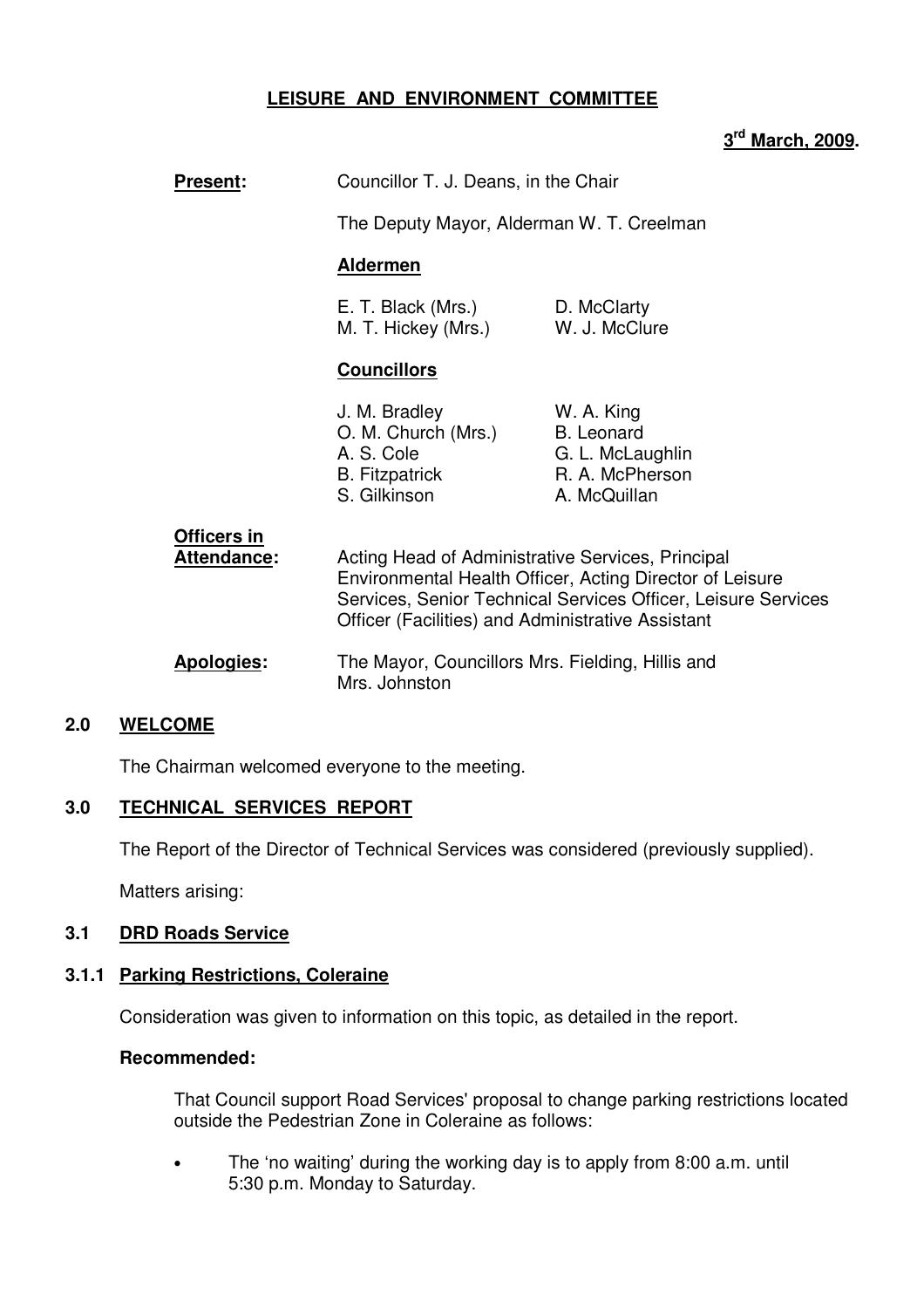- The 'limited waiting' (1 hour) is to apply from 8:00 a.m. until 5:00 p.m. Monday to Saturday.
- The loading bays restriction is to apply from 8:00 a.m. until 5:00 p.m. Monday to Saturday.
- New restrictions to be introduced at Mountsandel Road/Woodland Park, opposite the Courthouse.

 Members noted the current restriction time limits apply from 8:00 a.m. to 6:30 p.m.

# **2.1.2 Zebra Crossing – Maghera Street, Kilrea**

Consideration was given to information on this topic, as detailed in the report.

### **Recommended:**

 That Council support Road Services' proposal to provide a zebra crossing on Maghera Street, Kilrea.

### **2.1.3 Pedestrian Refuge – Church Street, Kilrea**

Consideration was given to information on this topic, as detailed in the report.

#### **Recommended:**

 That Council support Road Services' proposal to provide a pedestrian refuge on Church Street, Kilrea.

# **2.1.4 Traffic Signal Control – Main Street, Garvagh**

Consideration was given to information on this topic, as detailed in the report.

#### **Recommended:**

 That Council support Road Services' proposal to introduce traffic signal control at Main Street, Garvagh which would operate as follows:

- Stage 1 Main Street has right of way in both directions.
- Stage 2 Limavady Road given right of way.
- Stage 3 Bridge Street given right of way.
- Stage 4 All traffic stopped and pedestrians have right of way.

 Members noted that upon satisfactory consultation with frontagers it was hoped to include this scheme in Roads Service programme of work for 2009/2010.

# **2.2 Tender for Resurfacing Car Park adjacent to Sandhill Drive, Portrush**

 Following public advertisement for the resurfacing of car park adjacent to Sandhill Drive, Portrush, eleven tenders were received, viz: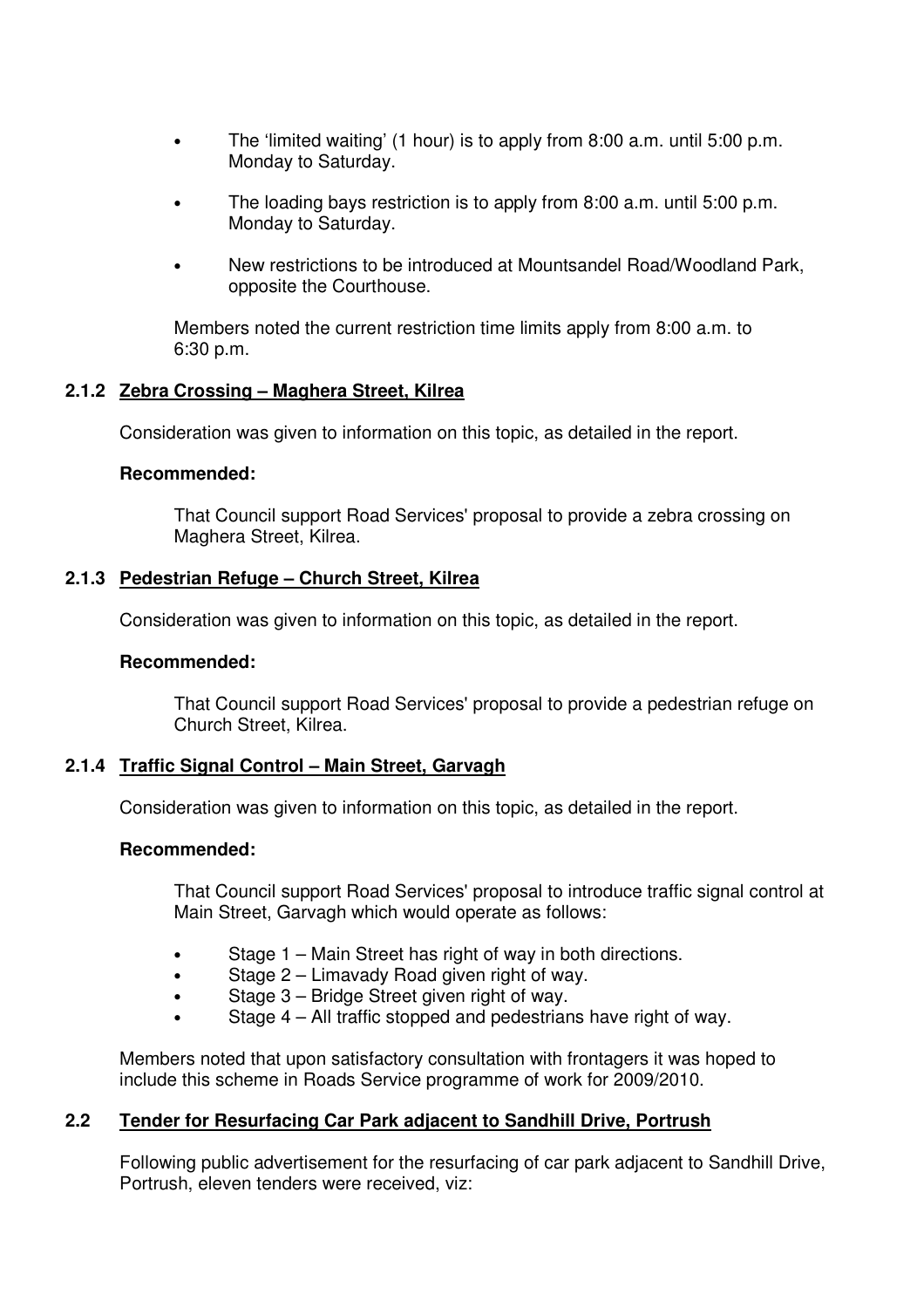| <b>Name</b>                         | <b>Amount</b> |
|-------------------------------------|---------------|
| Northstone (NI) Ltd.                | £67,309.25    |
| M. P. Coleman Ltd.                  | £70,279.50    |
| F. P. McCann Ltd.                   | £82,802.14    |
| P. Bradley Ltd.                     | £85,417.25    |
| P. Keenan                           | £85,684.25    |
| R. Hogg & Sons Ltd.                 | £86,390.00    |
| Whitemountain Quarries Ltd.         | £93,134.25    |
| B. Mullan & Sons (Contractors) Ltd. | £94,877.00    |
| Rodgers Contracts                   | £123,120.00   |
| <b>Nigel Dunn Surfacing</b>         | £129,125.00   |
| T. D. McKane & Son                  | £129,957.05   |

# **Recommended:**

 That Council accept the lowest priced tender from Northstone (NI) Ltd., for the sum of sixty seven thousand, three hundred and nine pounds and twenty five pence (£67,309.25).

 The Senior Technical Services Officer answered members' various questions about Council's tendering process.

# **2.3 For Information**

# **2.3.1 Building Control**

Members noted that approval was granted for 51 applications.

# **3.0 ENVIRONMENTAL HEALTH REPORT**

 The Report of the Director of Environmental Health was considered (previously supplied).

Matters arising:

# **3.1 Legal Proceedings**

It was agreed to discuss these proceedings 'In Committee' at the end of the meeting.

# **3.2 Health and Safety Executive Northern Ireland/Local Authority Enforcement Liaison Committee (HELANI)**

Consideration was given to information on this topic, as detailed in the report.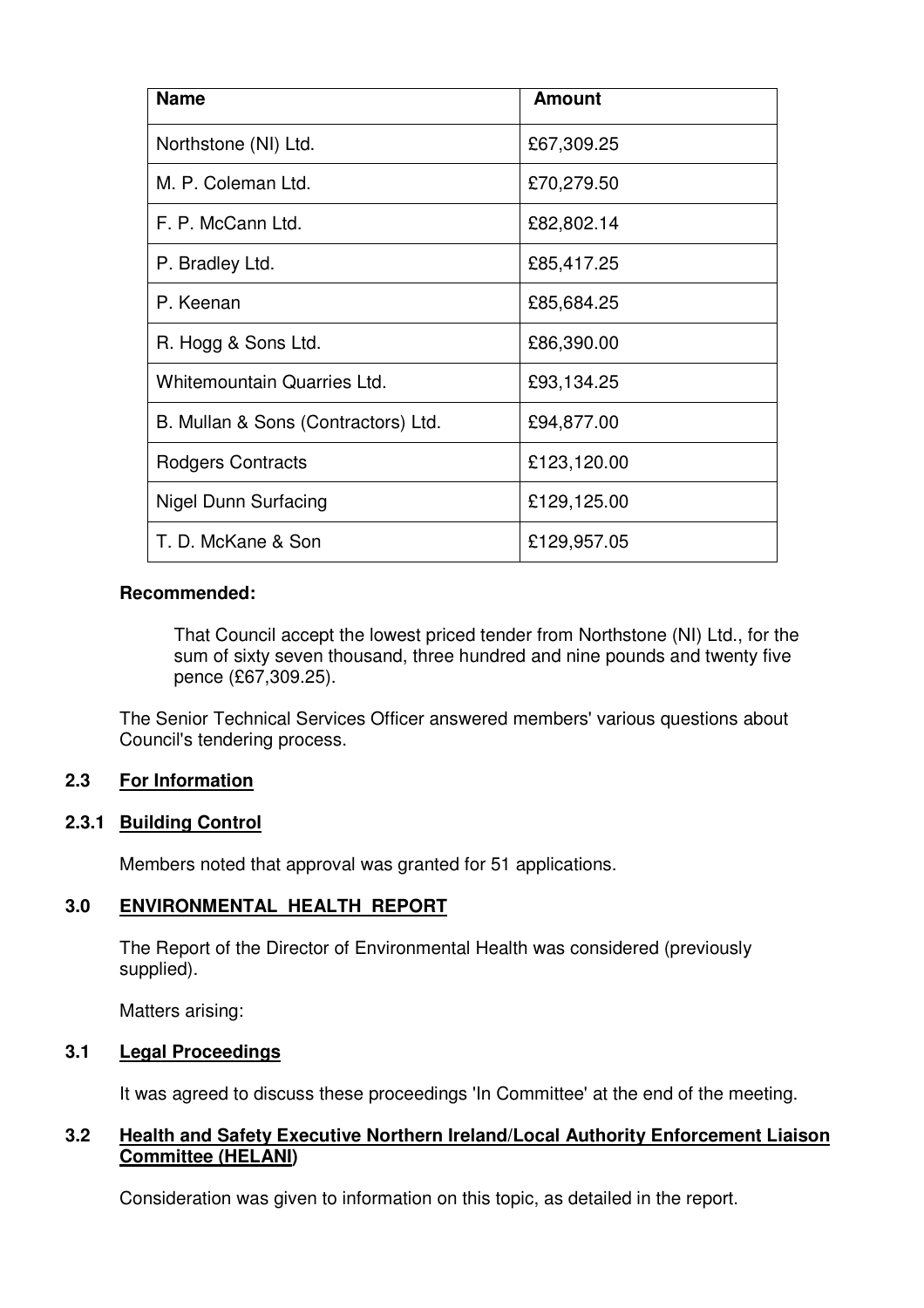# **Recommended:**

 That Council approve the 'Statement of Intent' agreed by HSENI and the 26 Councils which sets out the high level commitment to work together in closer partnership to raise standards of workplace health and safety across Northern Ireland and improve the overall economic and social well being of our communities, as detailed in the report.

# **3.3 Approval of Products of Animal Origin Establishments under EC Regulation 853/2004**

Premises producing products of animal origin are required to be approved by District Councils. The following approved establishment has recently developed a new production area within the existing production site to manufacture curd cheese which is to be used primarily as an ingredient in the company's processed cheese products:

• Dairy Produce Packers Limited, Millburn Road, Coleraine.

It was noted that the establishment was originally approved under this Regulation in May 2006. An amendment is required to ensure that this new production operation is specifically detailed on their approval.

Members noted that the site had been re-inspected and found to be generally compliant with all relevant legislation.

# **Recommended:**

That Council grants the above amendment.

# **3.4 Fuel Poverty Initiatives**

# **3.4.1 The Health Impact of Fuel Poverty**

Professor Christine Liddell was in attendance to give a presentation to members on the human health impacts of fuel poverty. She updated members on the costs and benefits of tackling fuel poverty at Borough Council level and highlighted various issues including:

- Costs of fuel poverty for a Council
- Council's fuel poverty rates
- Coleraine Borough Council's model for tackling fuel poverty

 Professor Liddell advised members that from Council's £10,000 investment in 2008, returns of £157,883 had been created in the estimated value of home improvements, unclaimed benefits recovered and savings on household energy bills.

Professor Liddell commended Council on its scheme for tackling fuel poverty.

A member requested an electronic version of the presentation.

### **3.4.2 Coleraine Borough Council Fuel Poverty Initiative in Association with Coleraine Citizens' Advice Bureau (CAB)**

Members noted information on this topic as detailed in the report.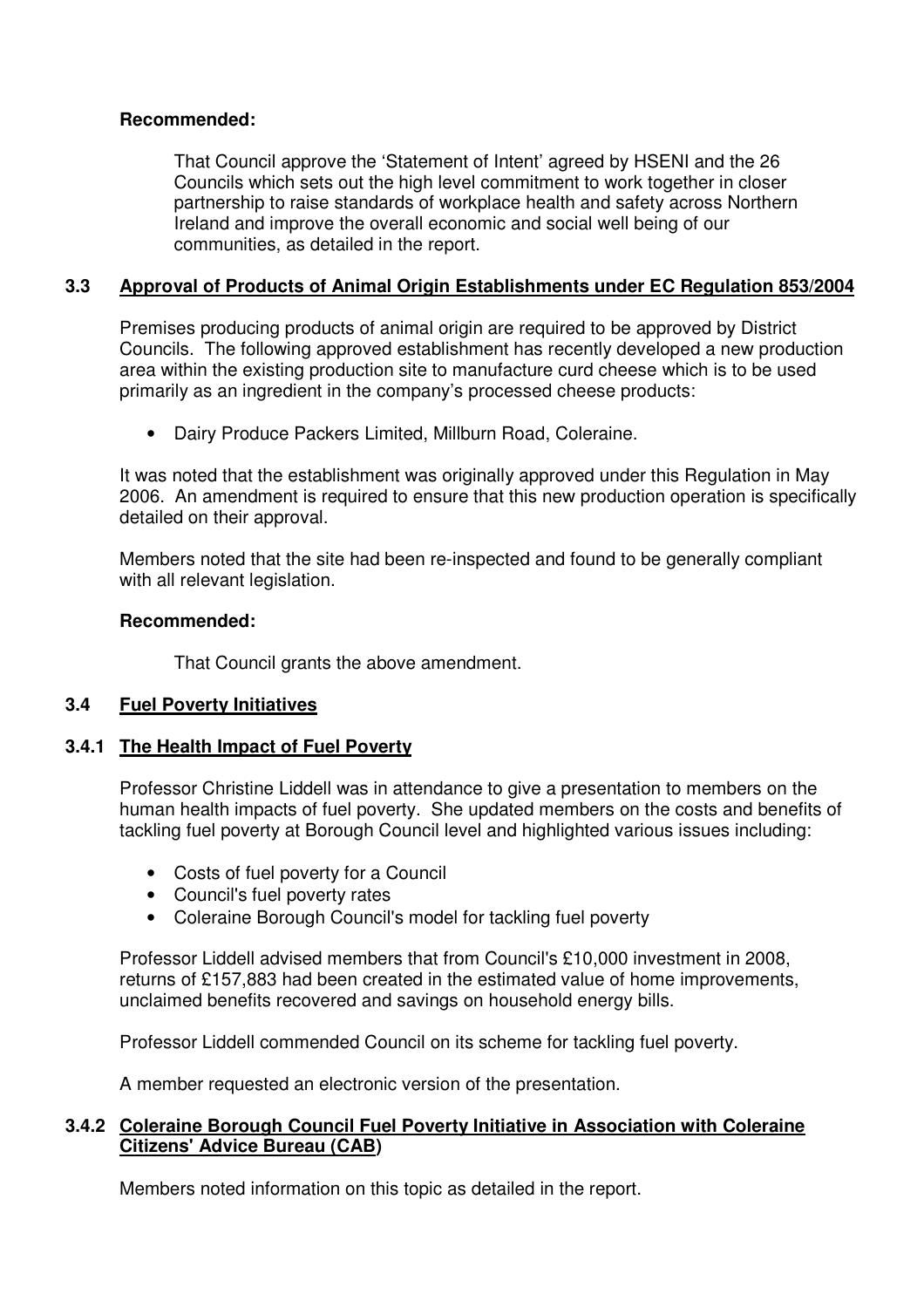Members noted that during the administration of this scheme, additional benefits were identified to those who were entitled but were not claiming.

# **3.4.3 Fuel Allowance and Warmer Homes Update**

Members noted that Margaret Ritchie, DSD Minister, recently announced that the one-off household fuel allowance would be paid to 150,000 of the most vulnerable households in the province in April 2009 to help alleviate fuel poverty and the high cost of utilities.

# **3.4.4 NIHE Home Energy Awards 2009**

Members noted that Margaret Ritchie, DSD Minister, recently announced that an application submitted by the Northern Investing for Health Partnerships, which Council is an active partner, had won the 'Most Innovative Fuel Poverty Scheme' category.

# **4.0 LEISURE SERVICES REPORT**

The Report of the Acting Director of Leisure Services was considered (previously supplied).

Matters arising:

# **4.1 The Lodge Burn Flood Protection Scheme Phase 1**

Mr. Stephen Orr, Chief Engineer from Atkins Ltd., was in attendance to give a presentation to members on this scheme. Ms. Julie Templeton, Project Engineer of Atkins and Mr. Stephen Dawson, Head of Capital Procurement and Project Sponsor of Rivers Agency were also in attendance.

Mr. Orr gave a brief overview of the Flood Alleviation Scheme for Coleraine. He highlighted various issues including:

- Flood Feasibility Study
- Proposed Flood Alleviation
- Project timeline
- Community Engagement Programme
- Conclusions

Mr. Orr answered members' various questions and noted comments.

The Chairman asked if three dimensional computer generated drawings or presentation of the scheme were available. Mr. Orr advised that two dimensional drawings were available and that he could also arrange a site meeting.

A member expressed concern about the Lodge Burn near the hospital and Mr. Dawson offered to meet with the member, on site to discuss floodplains and water flows at this location.

The Acting Director of Leisure Services advised that he would keep members up to date with progress reports on the scheme.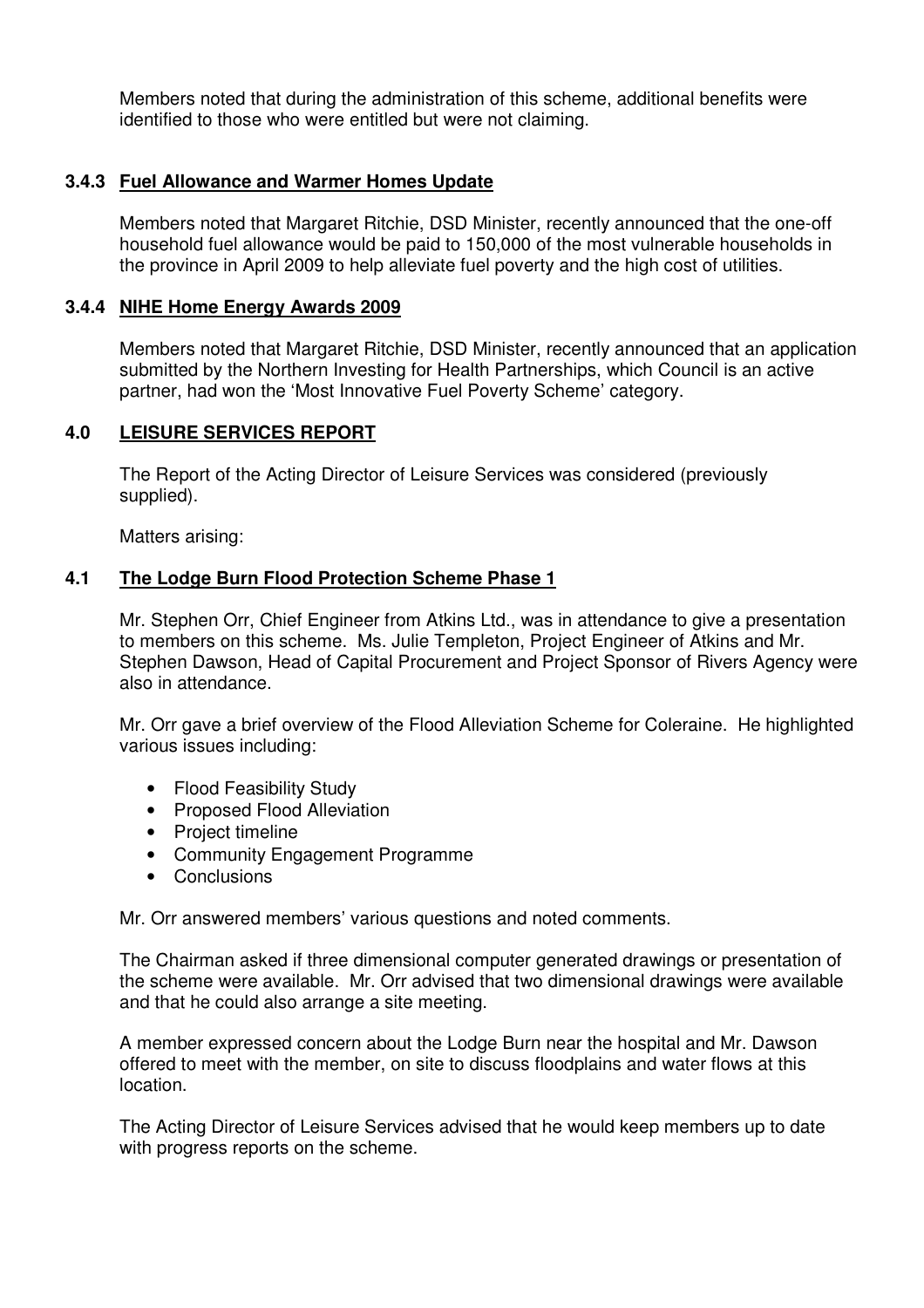# **4.2 National Trust**

It was agreed to discuss this item 'In Committee' at the end of the meeting.

### **4.3 Playground at Keely Gardens, Aghadowey**

Members noted that the Playground at Keely Gardens, Aghadowey has been the subject of vandalism and antisocial behaviour for some time as it is hidden from public view.

Consultation with local residents by the Northern Ireland Housing Executive (NIHE) highlighted that the majority of residents wished to see the facility removed and NIHE were not in a position to allocate a new site.

### **Recommended:**

That the Keely Gardens Play Park facility be removed.

Members noted that the position would be reviewed if land became available by NIHE in the future.

### **4.4 Review of Charges – Coleraine Leisure Centre**

#### **Recommended:**

That Council adopts new charges for Coleraine Leisure Centre, as follows:

| <b>Activity</b>         |                       | Recommended<br>Charge                |
|-------------------------|-----------------------|--------------------------------------|
| Swimming                | Adult                 | £2.75                                |
|                         | Juvenile              | £2.00                                |
|                         | Club                  | £1.20                                |
| Pool Hire               | Main Pool             | £43.00 per hour                      |
|                         | <b>Minor Pool</b>     | £30.00 per hour                      |
| <b>Main Hall</b>        | <b>Full Hall</b>      | £47.00 per hour                      |
|                         | $2/3$ Hall            | £29.00 per hour                      |
|                         | $1/3$ Hall            | £18.00 per hour                      |
| <b>Minor Hall</b>       |                       | $\overline{\text{£}}$ 18.00 per hour |
| <b>Birthday Parties</b> | 1 $\frac{1}{2}$ hours | £36.00                               |
| Club Room               |                       | £13.00 per hour                      |
| <b>Badminton</b>        |                       | £5.75 per hour                       |
| Squash                  | $\frac{1}{2}$ hour    | £2.50                                |
| Creche                  |                       | £1.00 per child                      |

Members noted that the increases would take effect from 1<sup>st</sup> April, 2009 and there would be no increase in the Bodytalk or Health Suite charges.

# **4.5 For Information**

# **4.5.1 Coleraine International Choral Festival**

Members noted that the Choral Festival had been cancelled due to lack of entries. Some visiting choirs would be attending an evening of music in aid of Zomba Action Project which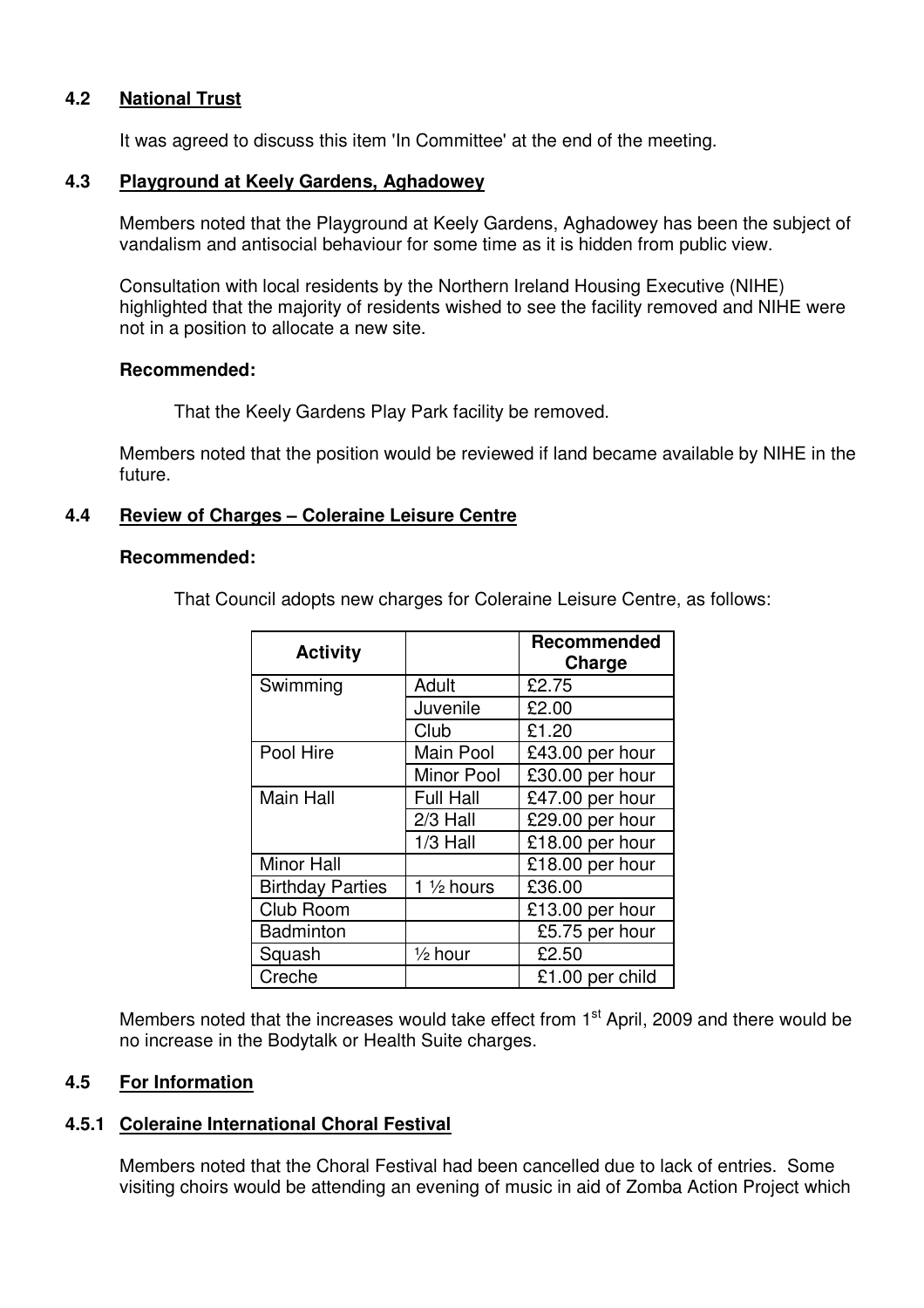would be held in Portrush Town Hall on Saturday 21<sup>st</sup> March, 2009 from 7.30 p.m., admission £3.00.

# **4.5.2 Circle One Irish National Surfing Championships**

 Members noted that the Circle One Irish National Surfing Championships would be held at Portrush East Strand on Saturday  $7<sup>th</sup>$  and Sunday  $8<sup>th</sup>$  March, 2009 from 9.00 a.m. – 5.00 p.m.

### **4.5.3 St. Patrick's Day Celebrations**

 Members noted that there would be a St. Patrick's Day Concert in Coleraine Town Centre on St. Patrick's Day and an Irish Night at the University of Ulster and other events would be held throughout the Borough, as detailed in the report.

#### **4.5.4 Easter Football and Multi-Sports Coaching Courses for Young People**

 Members noted that the Easter Football and Multi-Sports Coaching Courses would take place from Wednesday  $15<sup>th</sup>$  – Friday  $17<sup>th</sup>$  April, 2009, as detailed in the report.

### **4.5.5 Wildcats Multi-Skills Club**

 Members noted that Coleraine and Ballymoney Borough Councils' Wildcats Multi-Skills Club concept had been selected as one of the finalists in the 'Best Joint Initiative by Councils supported by SOLACE NI'.

### **5.0 PORTSTEWART VISION**

 Read notice from Portstewart Vision inviting members to a Public Meeting in Portstewart Town Hall on Wednesday,  $11<sup>th</sup>$  March, 2009 at 7.00 p.m.

#### **6.0 COLERAINE FESTIVAL**

 A member queried the position regarding the 3 year funding package for Coleraine Festival which members had recommended at a Special Briefing on 4th March, 2008 at which representatives of Festival Committee made a presentation.

 The Acting Director of Leisure Services undertook to investigate the funding package that had been agreed.

### **It was proposed by Councillor McQuillan, seconded by Alderman McClarty and recommended:**

That Council writes to the Festival Committee to clarify the situation.

# **7.0 WATER QUALITY – BLUE FLAG STATUS**

 A member requested information on water quality and criteria for Blue Flag Status. The Acting Director of Leisure Services advised that water quality was one of more than 25 criteria which had to be met and Council would not submit a beach for Blue Flag Status if not satisfied with the criteria.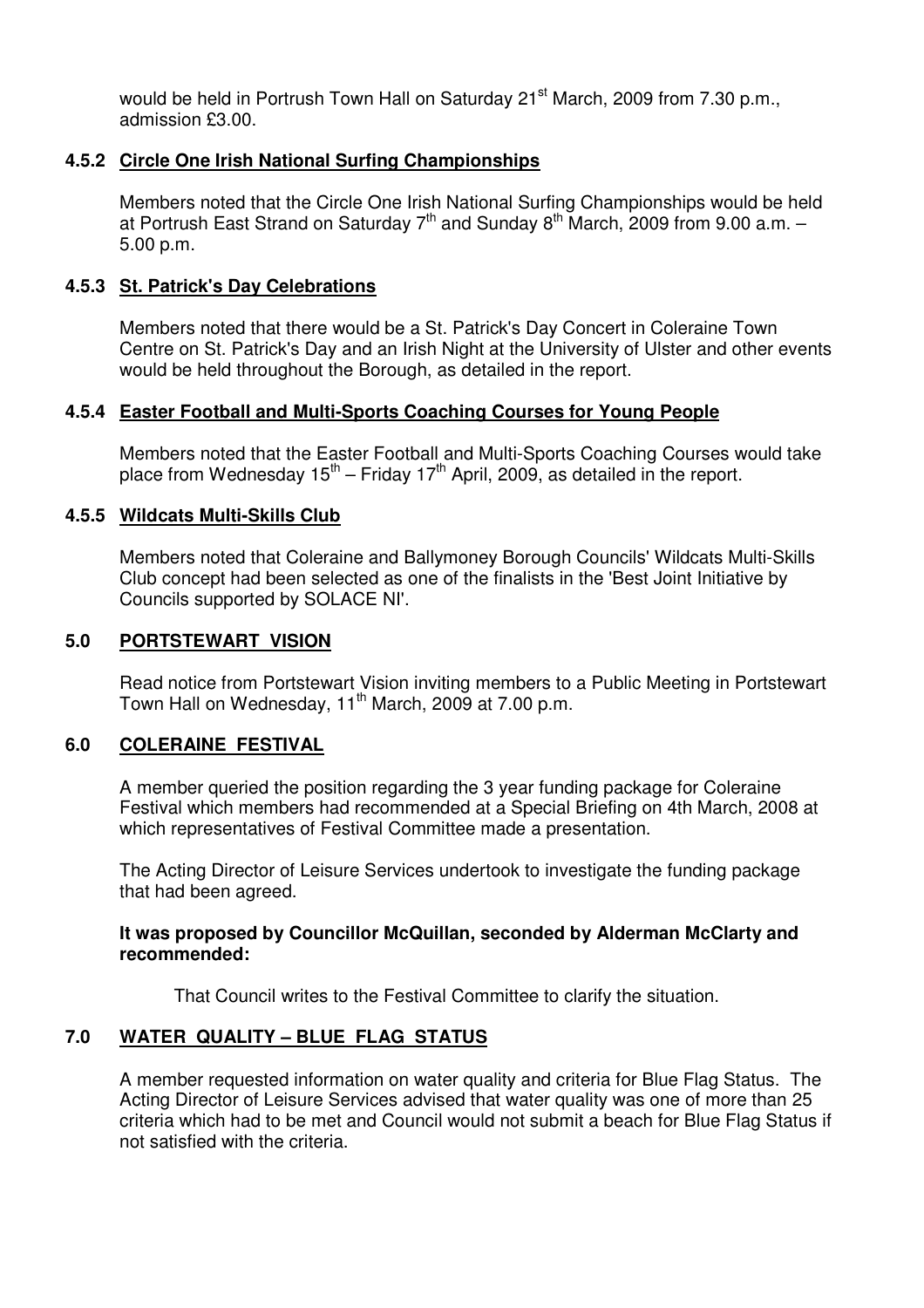# **8.0 TENDERS**

 In response to a number of queries regarding Council's tendering process, the Acting Director of Leisure Services stated that:

- The lead consultants would cost the project and advise on an indicative price.
- Whilst the current procurement process was under review, there were legal constraints on what Council could do.
- Unsuccessful tenderers could get feedback from the consultants responsible for assessing the tenders.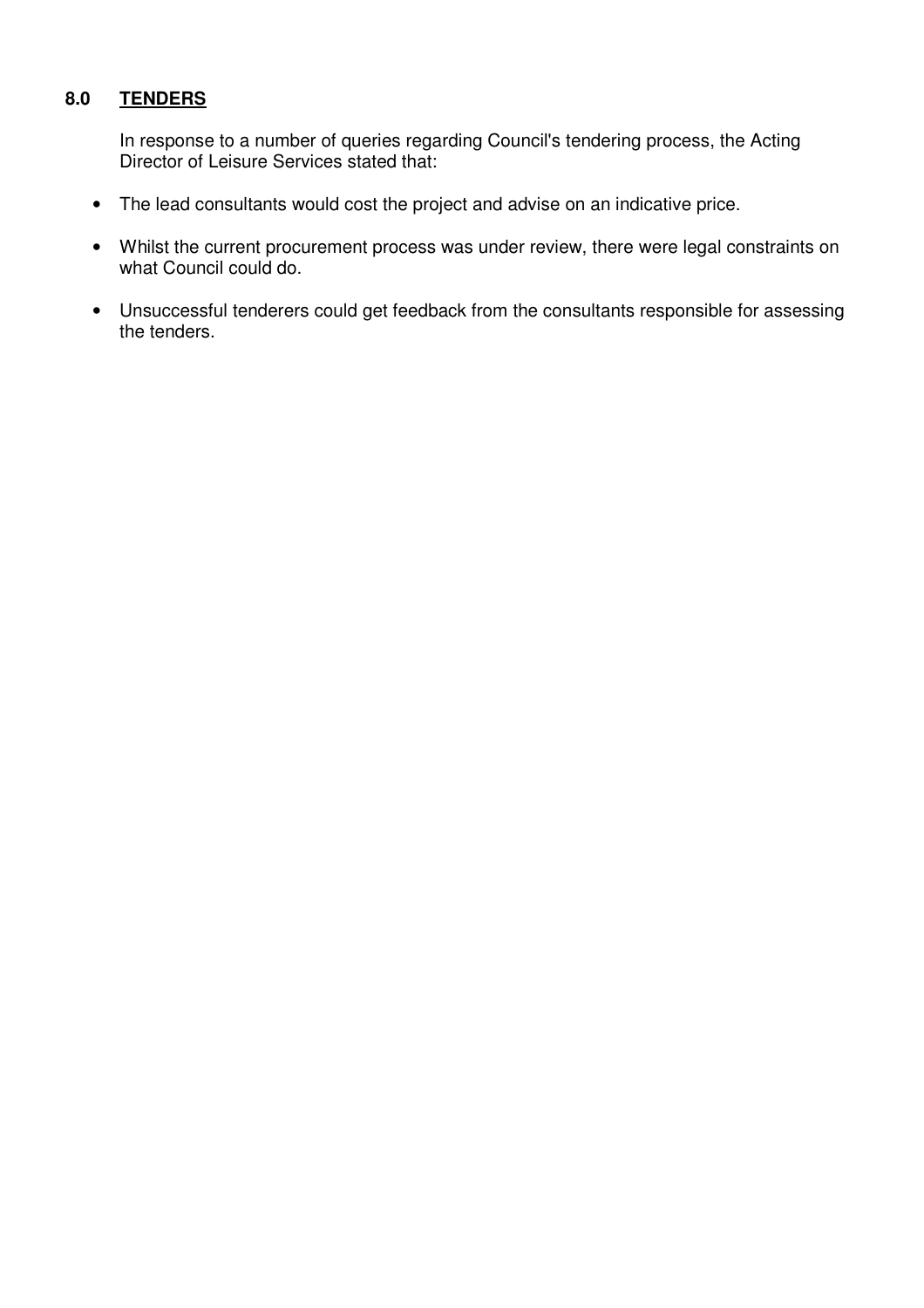# **PLANNING COMMITTEE**

# **10th March, 2009.**

| <b>Present:</b>                        | Councillor W. A. King in the Chair<br>The Mayor, Councillor D. D. Barbour                                                   |                                                                     |
|----------------------------------------|-----------------------------------------------------------------------------------------------------------------------------|---------------------------------------------------------------------|
|                                        |                                                                                                                             |                                                                     |
|                                        | The Deputy Mayor, Alderman W. T. Creelman                                                                                   |                                                                     |
|                                        | <b>Aldermen</b>                                                                                                             |                                                                     |
|                                        | E. T. Black (Mrs.)<br>M. T. Hickey (Mrs.)                                                                                   | D. McClarty<br>W. J. McClure                                        |
|                                        | <b>Councillors</b>                                                                                                          |                                                                     |
|                                        | C. S. Alexander (Ms.)<br>O. M. Church (Mrs.)<br>A. S. Cole<br>E. P. Fielding (Mrs.)<br>T. J. Deans<br><b>B.</b> Fitzpatrick | S. Gilkinson<br>G. L. McLaughlin<br>R. A. McPherson<br>A. McQuillan |
| <u>Also in</u><br><u> Attendance</u> : | Representatives from the Planning Service -<br>Mr. P. Duffy and Mr G. McClelland.                                           |                                                                     |
| Officers in<br><u>Attendance:</u>      | Acting Head of Administrative Services and Clerical Assistant                                                               |                                                                     |
| Apologies:                             | Councillors Bradley, Hillis and Mrs. Johnston                                                                               |                                                                     |

#### **1.0 WELCOME**

The Chairman welcomed everyone present to the Meeting including visitors in the public gallery.

Alderman McClure proposed one minute's silence as a mark of respect for the two soldiers and PSNI Officer who were killed during the past few days. This was seconded by Councillor McPherson, following which everyone present observed one minute's silence.

### **2.0 PROPOSED EXTENSION TO EXISTING SAINSBURYS STORE AT RIVERSIDE RETAIL PARK**

The Chairman welcomed Mr. David Babington, Cherton Enterprises and Mr. Mark Harris, Sainsburys who gave a short presentation on the proposed extension to the existing Sainsburys Store at Riverside Retail Park, Coleraine.

It was noted that a planning application had been submitted in March 2009; that it was hoped to have a decision on same by September 2009; and that the construction work on the extension was programmed for 2010-2011.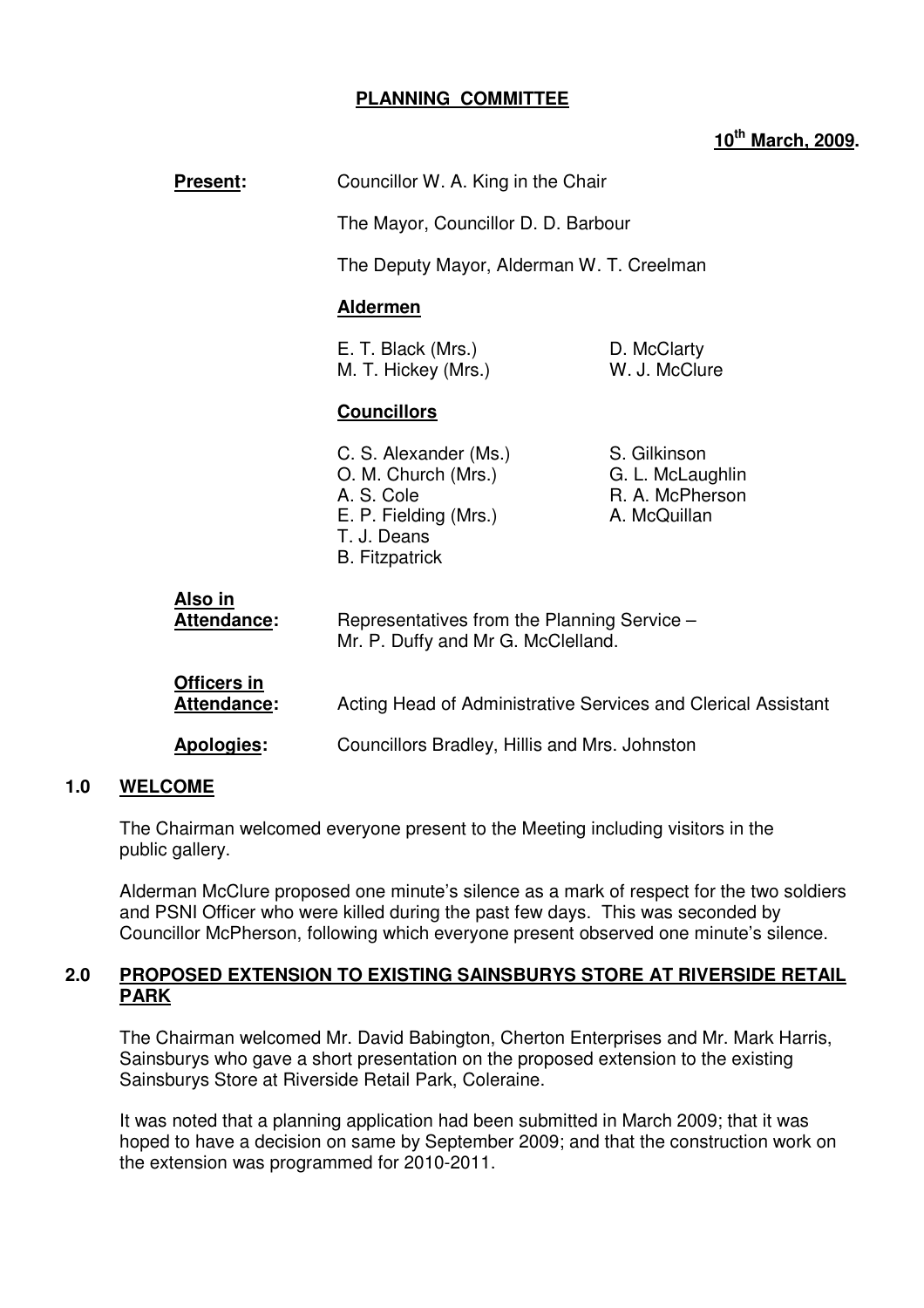Members welcomed the company's proposals for the Coleraine store and in particular the possible creation of some 40 full time jobs. They also expressed the hope that the Planning Service would look favourably on the application and facilitate a speedy decision on same.

Several members requested Mr. Harris to investigate possible changes to the configuration of the petrol station at the Coleraine site which was frequently congested at rush hour and during the weekends.

# **3.0 PLANNING APPLICATIONS**

A list of fifty-nine applications was presented for consideration (previously supplied).

# **Applications Deferred from Previous Meeting**

- 3.1 Application No. D1 C/2007/0681/F Demolition of existing dwelling and erection of 1 two and a half storey townhouse and 1 apartment above rear car port at 101 Causeway Street, Portrush for Mr J. Duggan.
- 3.2 Application No. D2 C/2007/0702/F Convert existing barns into a dwelling, with mainly internal alterations adjoining 204 Mountsandel Road, Coleraine for Mrs. Baird.
- 3.3 Application No. D3 C/2007/0948/F Demolition of existing building and erection of three and a half storey building (containing 6 apartments) at 30 Eglinton Street, Portrush for Mr P. McGlade.
- 3.4 Application No. D4 C/2007/0964/F Demolition of existing tyre depot and erection of 10 No. two bedroom apartments, 2 No. three bedroom penthouse apartments, associated parking and landscaping (amended proposal) at 31 Strand Road, Coleraine for H and M Properties.
- 3.5 Application No. D5 C/2007/1012/F Demolition of existing properties to

The opinion of the Planning Service was to refuse.

It was agreed that the application be refused.

The opinion of the Planning Service was to refuse.

Mr. P. Duffy advised that the application had been withdrawn to allow Roads Service to examine amended drawings.

The opinion of the Planning Service was to refuse.

Mr. P. Duffy advised that the application had been withdrawn to allow a legal issue which had been raised to be considered.

The opinion of the Planning Service was to approve.

It was agreed that the application be approved.

The opinion of the Planning Service was to refuse.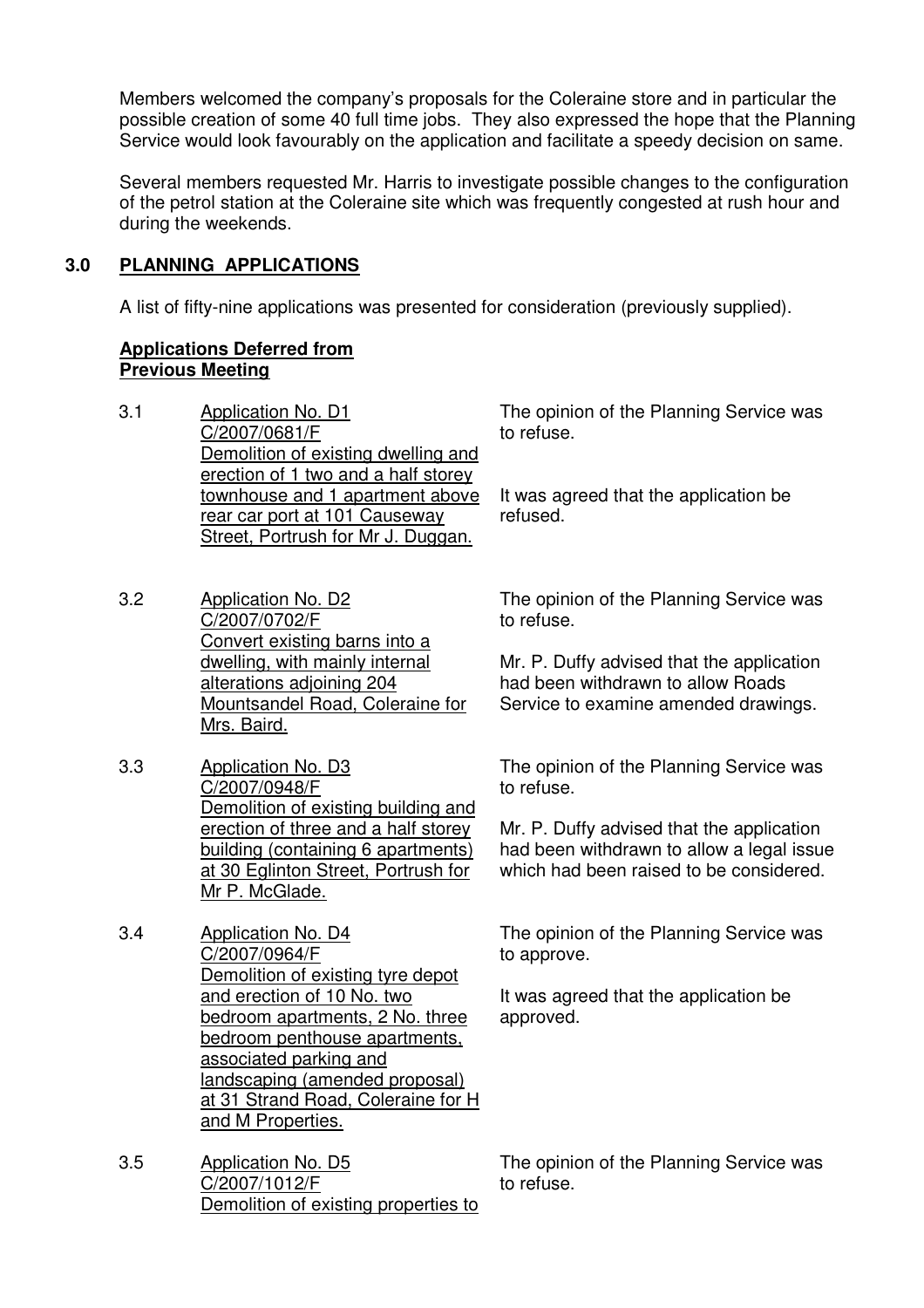provide 16 apartments and 4 no. townhouses at 16-19 Kerr Street, Portrush for Mr W. Moore.

- 3.6 Application No. D6 C/2007/1043/F Change of house type utilising the contours of the site to create lower ground floor level to existing approved scheme at site adjacent to 92 Carhill Road, Garvagh for Mr. C. McKeefry.
- 3.7 Application No. D7 C/2007/1056/F Proposed residential development comprising of 15 apartments and 7 townhouses with associated car parking and communal and private public open space at Laurel Lodge, Nursery Avenue, Coleraine for Tara Homes.
- 3.8 Application No.D8 C/2008/0327/F New 15m Domestic Wind Turbine (Scirocco E5.6-6) at 52m South West of 22 Cranagh Road, Coleraine for Mr W. Gibson.
- 3.9 Application No. D9 C2008/0330/F Proposed development to include 3 townhouses with associated car parking and amenity space at 56 Coleraine Road, Portstewart for Mr P. Crawley.
- 3.10 Application No. D10 C/2008/0456/F Demolition of existing dwelling and garage and erection of 3 No. dwellings comprising 1 No. detached and 2 No. semidetached, lands at No. 9 Black Rock Road, Portrush for Mr P. McMullan.
- 3.11 Application No. D11 C/2008/0472/F 1.5 storey side extension to provide 3 bedrooms, family room and bathroom and detached single

Mr. P. Duffy advised that the application had been withdrawn.

The opinion of the Planning Service was to approve.

It was agreed that the application be approved.

The opinion of the Planning Service was to approve.

It was agreed that the application be approved.

The opinion of the Planning Service was to refuse.

Mr. P. Duffy advised the application had been withdrawn.

The opinion of the Planning Service was to approve.

It was agreed that the application be approved.

The opinion of the Planning Service was to approve.

It was agreed that the application be approved.

The opinion of the Planning Service was to approve.

It was agreed that the application be approved.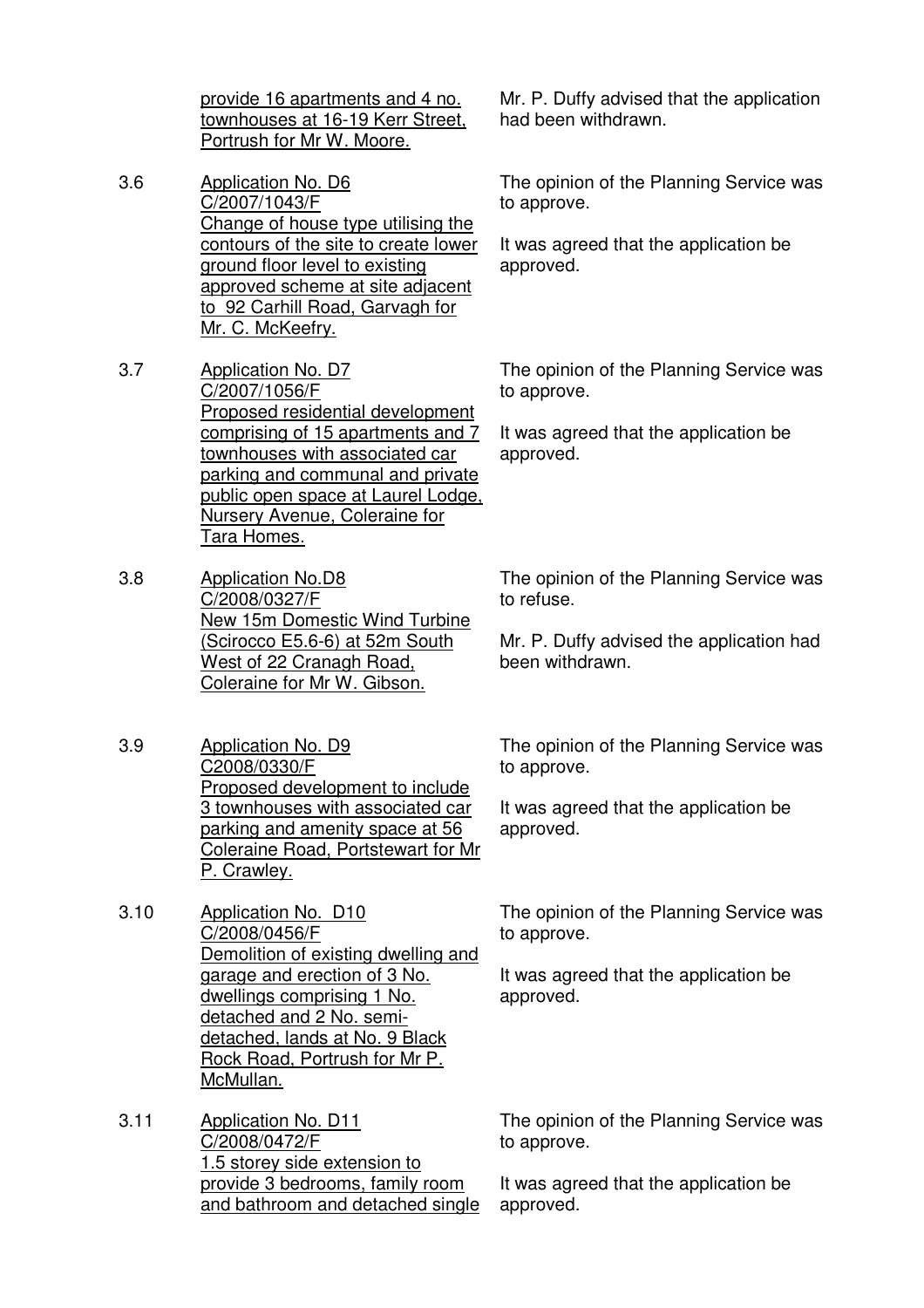playroom, utility and store to rear at 30 Seahaven Drive, Portstewart for Mr and Mrs D. Roantree.

- 3.12 Application No. D12 C/2008/0523/O Proposed site for public house with guest bedrooms incorporating first floor restaurant at Nos: 61, 63, 65 and 67 Castleroe Road, Coleraine for Salmon Leap Developments.
- 3.13 Application No. D13 C/2008/0590/F Two pairs of 2.5 storey semidetached dwellings, access from Strand at 91 and 93 Strand Road, Portstewart for A. Williamson.
- 3.14 Application No. D14 C/2008/0597/F Replacement of 14 apartments and 3 industrial units with 39 No.2 bedroom apartments, basement car parking, bin storage and associated amenity space at lands rear of 15-37 Union Street, Coleraine (revised site address) for Oriental Developments Ltd.
- 3.15 Application No. D15 C/2008/0648/F Proposed change of house type to two-storey dwelling and garage to supersede approval granted under C/2006/1131/RM at lands west of No. 64 Edenbane Road, Garvagh for Mr. and Mrs S. Mullan.
- 3.16 Application No. D16 C/2008/0744/F New singe storey dwelling with accommodation in loft space at land adjacent to No. 4 Iona Court, Coleraine for Mr. S. Robinson.

# **New Applications**

3.17 Application No. 4 C/2007/0842/F Redevelopment of site to include 6 apartments with associated parking, site at 5 Causeway View Portrush, for Cloghorr Investments. The opinion of the Planning Service was to refuse.

It was agreed that the application be refused.

The opinion of the Planning Service was to refuse.

It was agreed that the application be refused.

The opinion of the Planning Service was to refuse.

It was agreed that the application be refused.

The opinion of the Planning Service was to approve.

It was agreed that the application be approved.

The opinion of the Planning Service was to refuse.

It was agreed that the application be refused.

The opinion of the Planning Service was to refuse.

The application had been withdrawn from the schedule to allow amended plans to be assessed.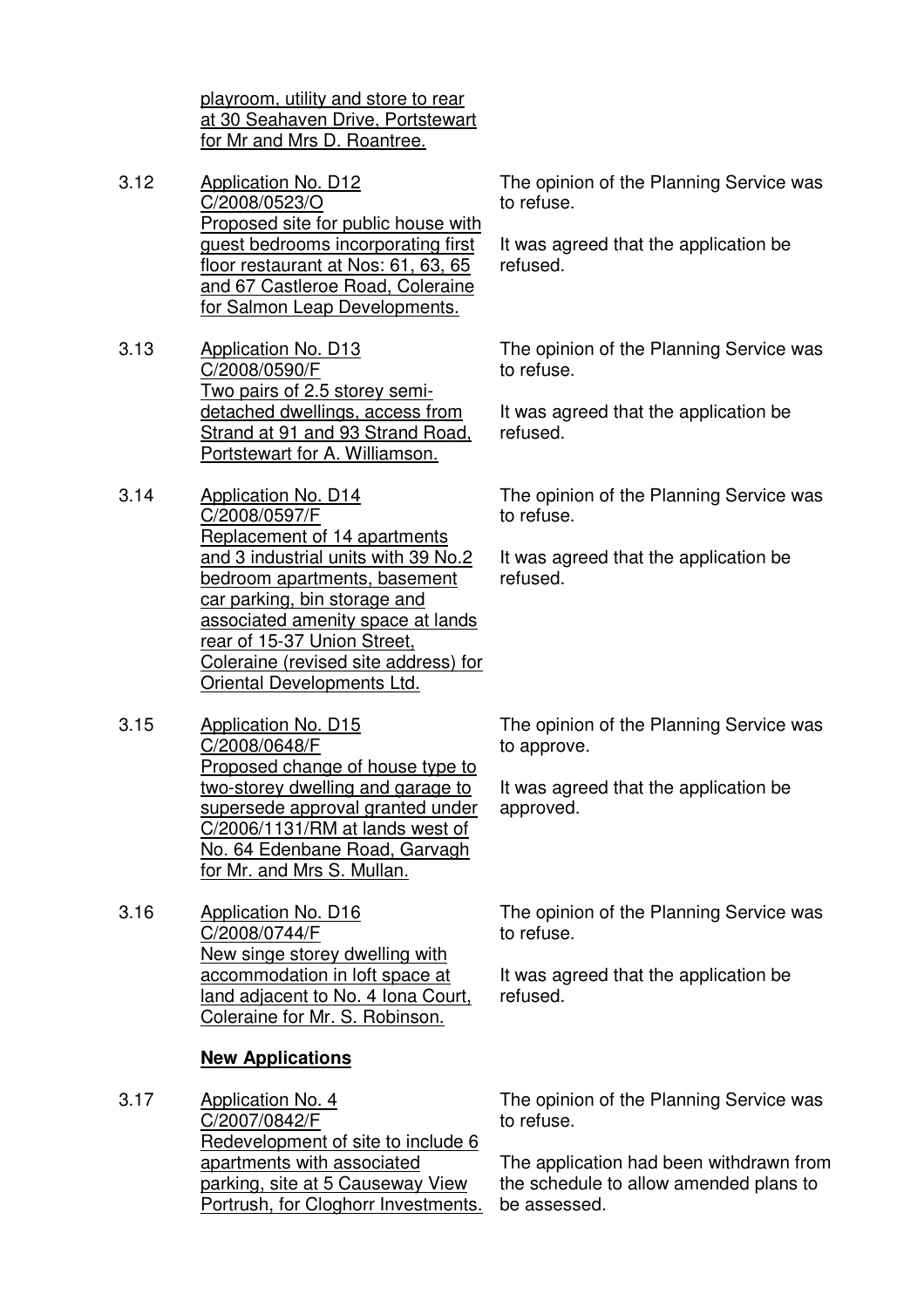3.18 Application No. 7 C/2008/0007/F Proposed retention of 3 no. relocated earth mounded bin stores to serve existing housing development and associated site works (amended plans 9<sup>th</sup> October 2008) at Rinagree West Bay, Dhu Varren, Portrush, for Seaport (NI) Ltd.

3.19 Application No. 10

C/2008/0222/F

The opinion of the Planning Service was to refuse.

It was proposed by Councillor Ms. Alexander and seconded by Councillor Fitzpatrick:

> That the application be deferred for one month to facilitate an office meeting on the grounds that all material planning considerations had not been assessed.

The opinion of the Planning Service was to refuse.

The application had now been withdrawn.

for Gillen Developments Ltd. 3.20 Application No. 11 C/2008/0351/F Private housing development consisting of 12 No. apartments (2 storey) and 12 No. two storey townhouses at Chapelfield, No. 25 Laurel Hill Road, Coleraine, for C. Kearney.

Redevelopment of site to provide 12 No. 2 Bedroom Apartments and 4 No. Townhouses at Nos. 4, 6, 8 and10 Ballycairn Road, Coleraine,

> The opinion of the Planning Service was to refuse.

It was proposed by Councillor McLaughlin and seconded by Alderman Mrs. Hickey:

> That the application be deferred for one month to facilitate an office meeting on the grounds that all material planning considerations had not been assessed.

As an amendment it was proposed by Councillor Deans and seconded by Councillor Ms. Alexander:

> That Council support the refusal.

On being put to the Meeting the amendment was carried, seven members voting in favour and five members voting against.

At the request of Councillor McLaughlin, Mr. Duffy agreed to hold the decision on the application for 7 days.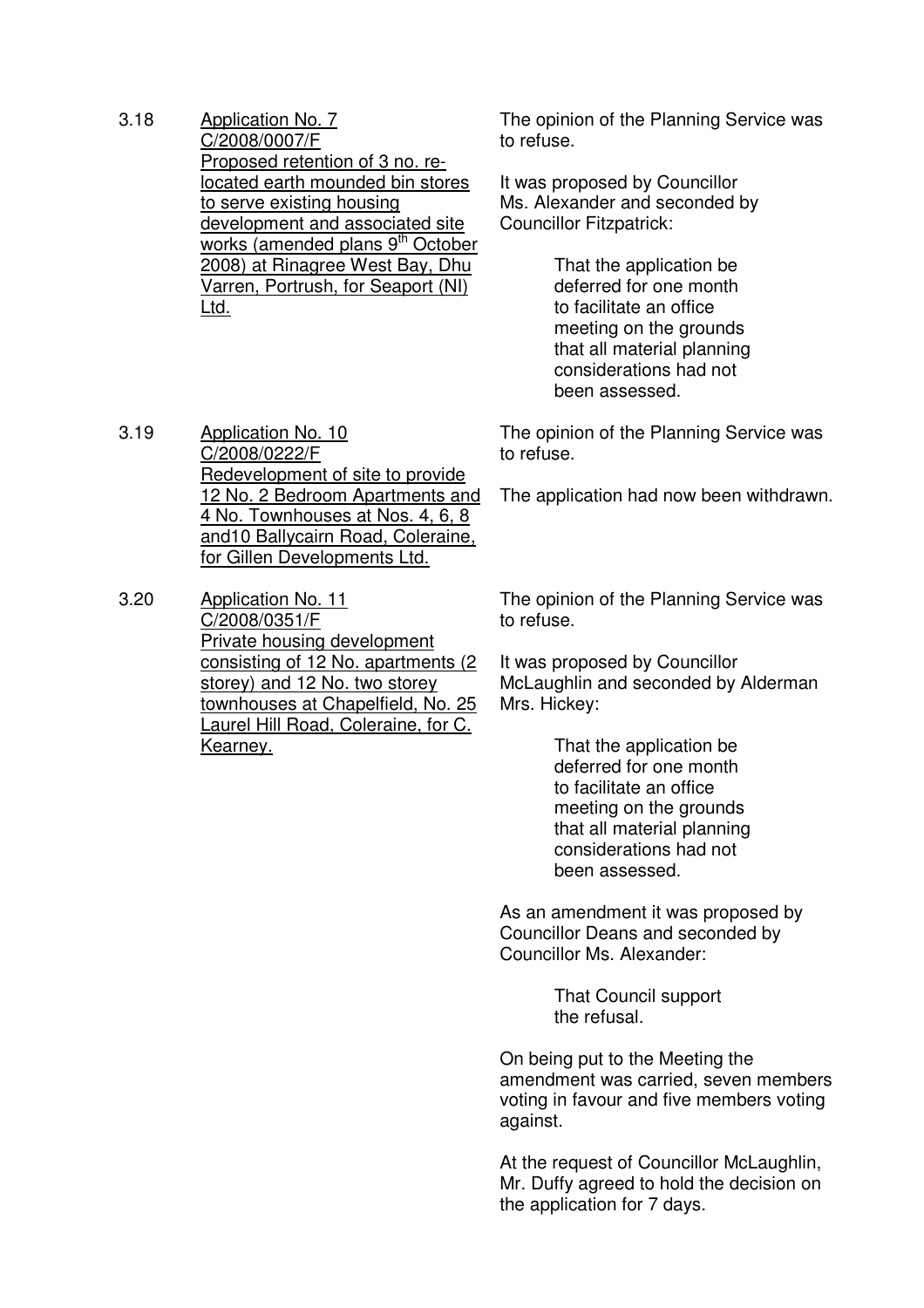3.21 Application No. 15 C/2008//0620/F Retrospective planning application for widening of existing entrance to lakeside, at lands opposite No. 65 Ballinteer Road, Macosquin for Mr. J. Christie

The opinion of the Planning Service was to refuse.

It was proposed by Councillor McPherson, seconded by Alderman Mrs. Black and agreed:

> That the application be deferred for one month to facilitate an office meeting on the grounds that all material planning considerations had not been assessed.

The opinion of the Planning Service was to refuse.

It was proposed by Alderman Mrs. Hickey and seconded by Councillor McLaughlin:

> That the application be deferred for one month to facilitate an office meeting on the grounds that all material planning considerations had not been assessed.

As an amendment it was proposed by Councillor Cole and seconded by Councillor Gilkinson:

> That Council support the refusal.

On being put to the meeting the amendment was lost, six members voting in favour and seven members voting against.

The substantive motion to defer the application for an office meeting was put to the meeting and carried, seven members voting in favour and nil against.

The opinion of the Planning Service was to refuse.

It was proposed by Councillor Fitzpatrick, seconded by Alderman Mrs. Hickey and agreed:

3.22 Application No. 21 C/2008/0829/F Proposed two new playing fields with associated floodlighting and ball at Glenullin GAC, 9 Curraghmore Road, Garvagh, Coleraine, for Glenullin GAC.

3.23 Application No. 25

C/2008/0888/O Erection of 1 no. dwelling to the rear of no. 37 Strand Road, Portstewart, in what is currently a large rear garden which adjoins Prospect Road, Portstewart at 37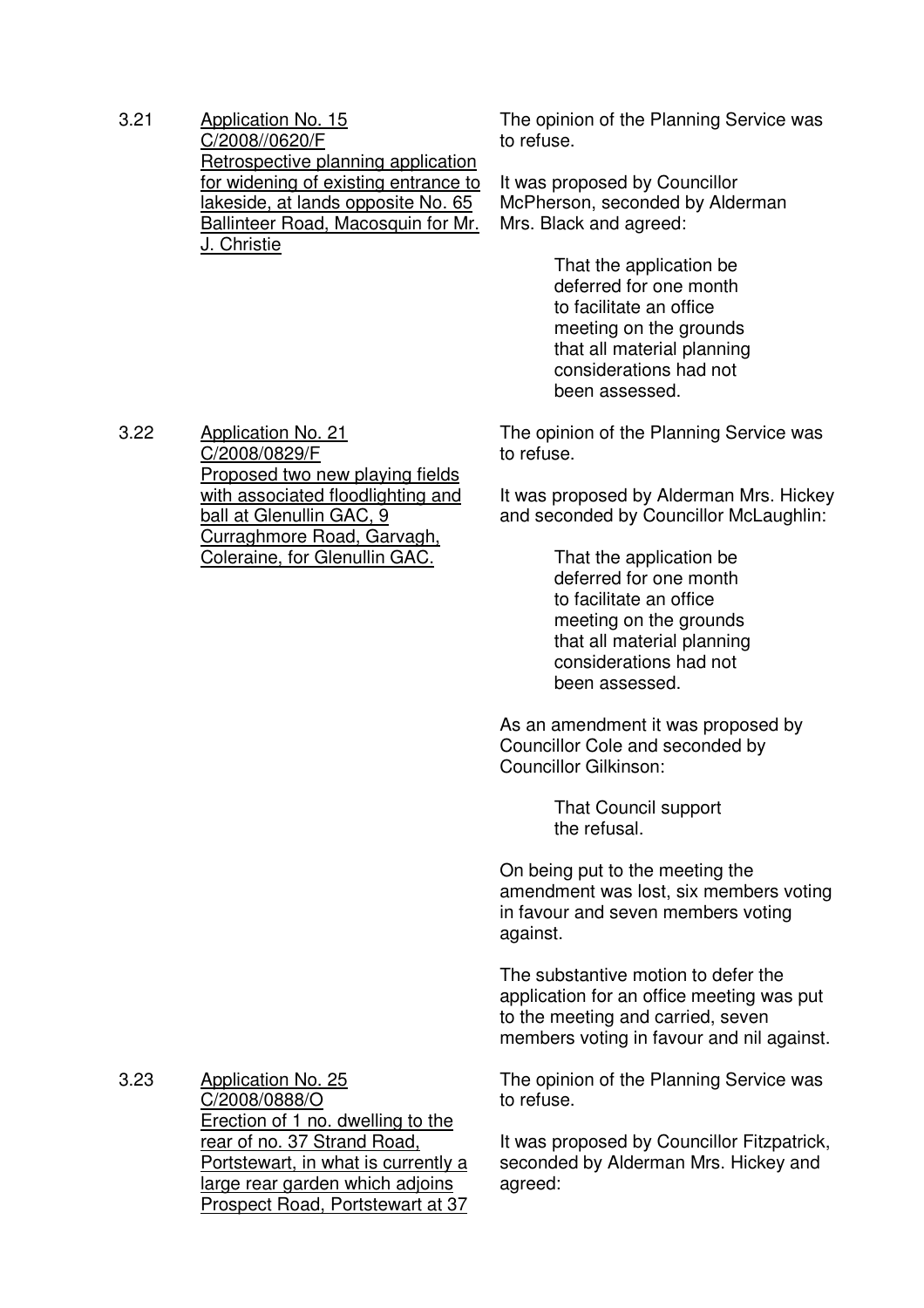Strand Road, Portstewart for Devlin.

 That the application be deferred for one month to facilitate an office meeting on the grounds that all material planning considerations had not been assessed.

3.24 Application No. 33 C/2008/0950/F Retrospective application for retention of mobile home, seeking temporary planning approval for 6 years at 93 Ballinteer Road, Coleraine for Mr. T. Wylie.

The opinion of the Planning Service was to refuse.

It was proposed by Councillor McPherson, seconded by Councillor Deans and agreed:

> That the application be deferred for one month to facilitate an office meeting on the grounds that all material planning considerations had not been assessed.

3.25 Application No. 43 C/2009/0031/O Site for replacement dwelling in accordance with policy CTY 3 DPPS 21 at 45m south east of no. 113 Agivey Road, Kilrea for Mr. and Mrs. N. Torrens

The opinion of the Planning Service was to refuse.

It was proposed by Councillor McQuillan, seconded by Councillor Deans and agreed:

> That the application be deferred for one month to facilitate an office meeting on the grounds that all material planning considerations had not been assessed

# **4.0 DRAFT PLANNING POLICY STATEMENT 21 (PPS21) – SUSTAINABLE DEVELOPMENT IN THE COUNTRYSIDE**

Consideration was given to the draft response prepared by Fleming Mounstephen Planning (previously supplied).

# **Agreed:**

That this document be submitted as Council's response to the consultation, subject to any comments received from members before the closing date.

# **5.0 NILGA DRAFT RESPONSE TO PPS21**

Consideration was given to the NILGA draft response to PPS21 (previously supplied).

# **Agreed:**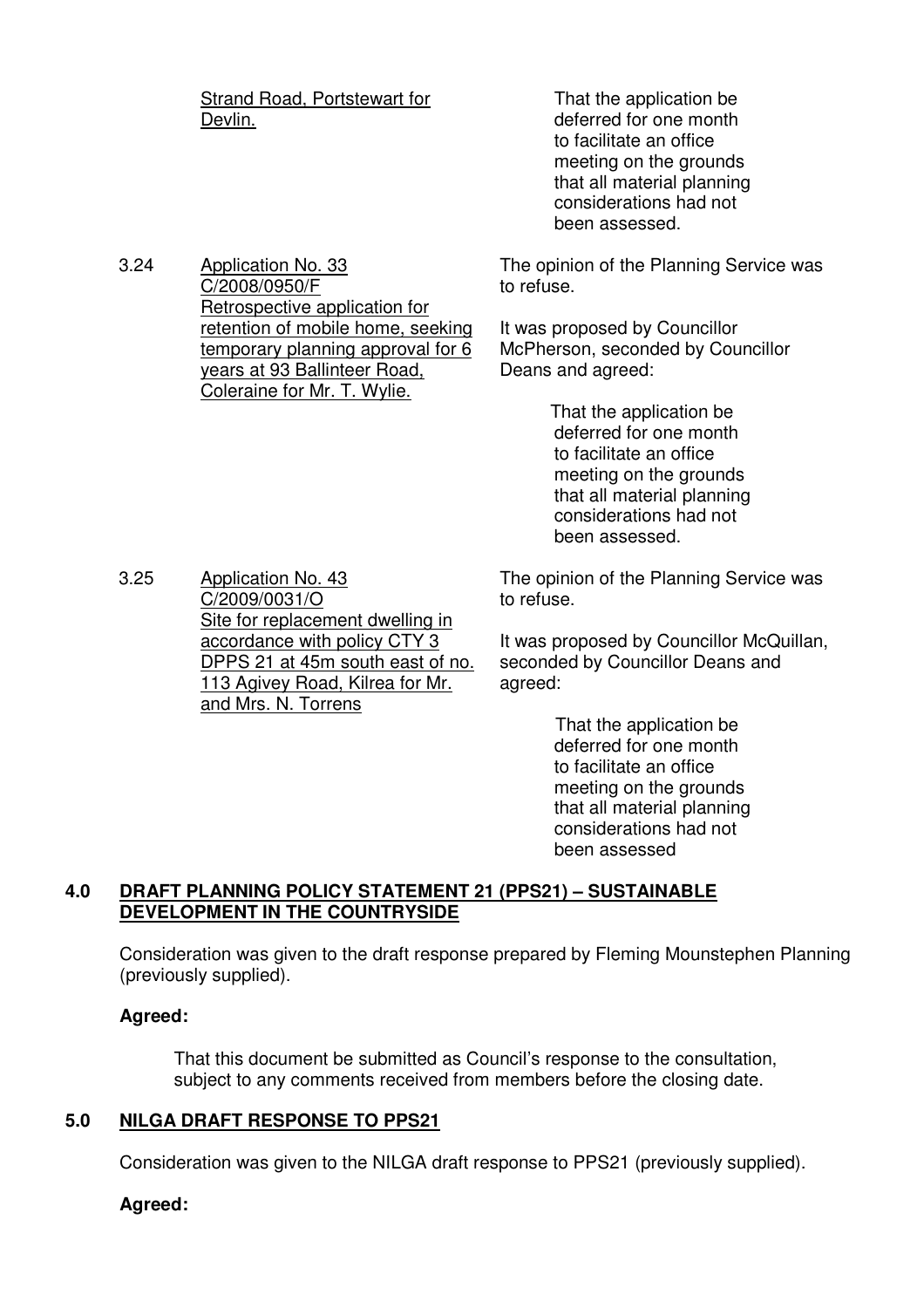That Council endorse NILGA's draft response to the consultation.

# **6.0 PLANNING APPEALS INFORMATION**

6.1 Appeal against enforcement notice – Alleged unauthorised infilling of land with waste material – Land to the rear of 162 Coleraine Road, Portstewart – N. Menary

> apartments to be replaced with four storey apartment block consisting of 8 units – No. 30 Eglinton Street, Portrush

6.2 Appeal Ref 2007/A1181 Demolition of existing

The Planning Appeals Commission had received an appeal against the above Enforcement Notice and was required to take account of any representations received from Council thereon.

It was agreed that Council support enforcement action.

The Department has reassessed the refusal reasons in respect of the above application and had (a) added a further reason for refusal and (b) amended the first refusal reason.

Noted.

# **7.0 OFFICE MEETINGS**

It was noted that the office meetings would be held on Friday,  $3<sup>rd</sup>$  April, 2009.

# **8.0 STATEMENT FROM MAYOR**

The Mayor apologised for his absence at the beginning of the meeting and thanked Alderman McClure for proposing one minute's silence as a mark of respect for the two soldiers and the PSNI officer who had been killed in the recent violence. He read a short statement condemning the attacks and declaring Council's heartfelt sympathy for the families of the three men who had lost their lives.

# **9.0 NILGA – REFORM OF LOCAL GOVERNMENT SEMINAR, 27TH MARCH, 2009**

Read letter dated  $6<sup>th</sup>$  March, 2009 inviting members to attend a Communication Seminar in the Hilton Hotel, Templepatrick on Friday 27th March. Members were encouraged to attend the event and were asked to contact the Acting Head of Administrative Services to confirm if they wished to attend.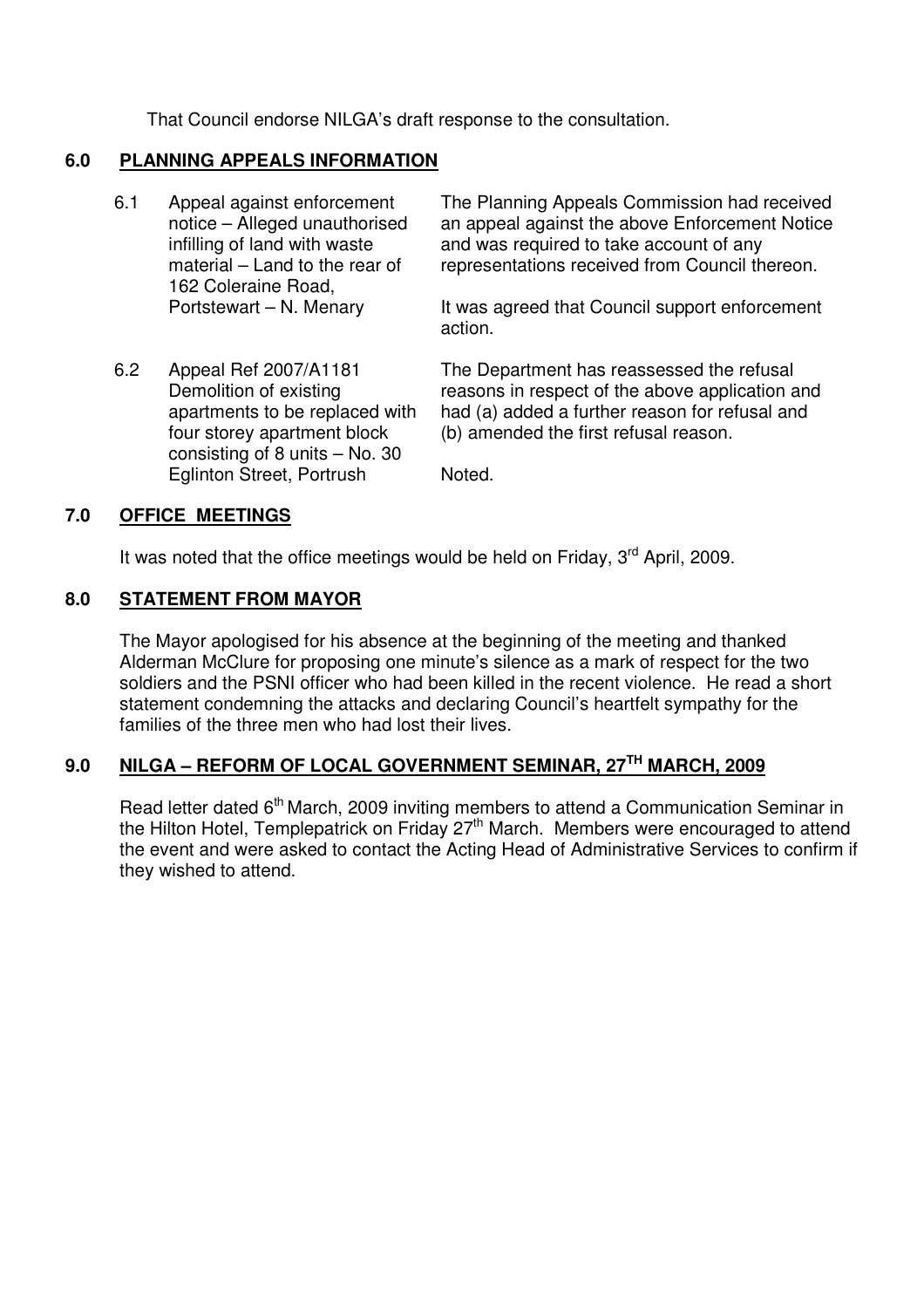# **POLICY AND DEVELOPMENT COMMITTEE**

#### **18th March, 2009.**

| <b>Present:</b>            | Alderman W. J. McClure, in the Chair                                                                                                                                             |                                                                                                                                                                                                                                                  |
|----------------------------|----------------------------------------------------------------------------------------------------------------------------------------------------------------------------------|--------------------------------------------------------------------------------------------------------------------------------------------------------------------------------------------------------------------------------------------------|
|                            | The Mayor, Councillor D. D. Barbour                                                                                                                                              |                                                                                                                                                                                                                                                  |
|                            | The Deputy Mayor, Alderman W. T. Creelman                                                                                                                                        |                                                                                                                                                                                                                                                  |
|                            | Alderman                                                                                                                                                                         |                                                                                                                                                                                                                                                  |
|                            | M. T. Hickey (Mrs.)                                                                                                                                                              |                                                                                                                                                                                                                                                  |
|                            | <b>Councillors</b>                                                                                                                                                               |                                                                                                                                                                                                                                                  |
|                            | C. S. Alexander (Ms.) S. Gilkinson<br>(Items $1.0 - 11.3$ ) N. F. Hillis<br>J. M. Bradley<br>O. M. Church (Mrs.)<br>A. S. Cole<br>E. P. Fielding (Mrs.)<br><b>B.</b> Fitzpatrick | W. A. King<br><b>B.</b> Leonard<br>G. L. McLaughlin<br>R. A. McPherson<br>A. McQuillan                                                                                                                                                           |
| Officers in<br>Attendance: | 11.1) and Administrative Assistant                                                                                                                                               | Town Clerk and Chief Executive, Director of Corporate<br>Services, Acting Director of Leisure Services, Head of<br>Development Services, Acting Head of Administrative Services<br>(Items 1.0 – 11.1), Economic Development Manager (Items 1.0 – |

# **Apologies:** Alderman Mrs. Black and Councillor Mrs. Johnston

# **1.0 CORPORATE SERVICES REPORT**

The Report of the Director of Corporate Services was considered (previously supplied).

Matters arising:

#### **1.1 Requests for Donations**

#### **1.1.1 William Keown Trust**

#### **Recommended:**

That Council contribute £350 to the William Keown Trust for the 2008/09 financial year.

#### **1.1.2 Royal National Lifeboat Institution (RNLI)**

#### **Recommended:**

That Council contribute £500 to the RNLI for the 2008/09 financial year.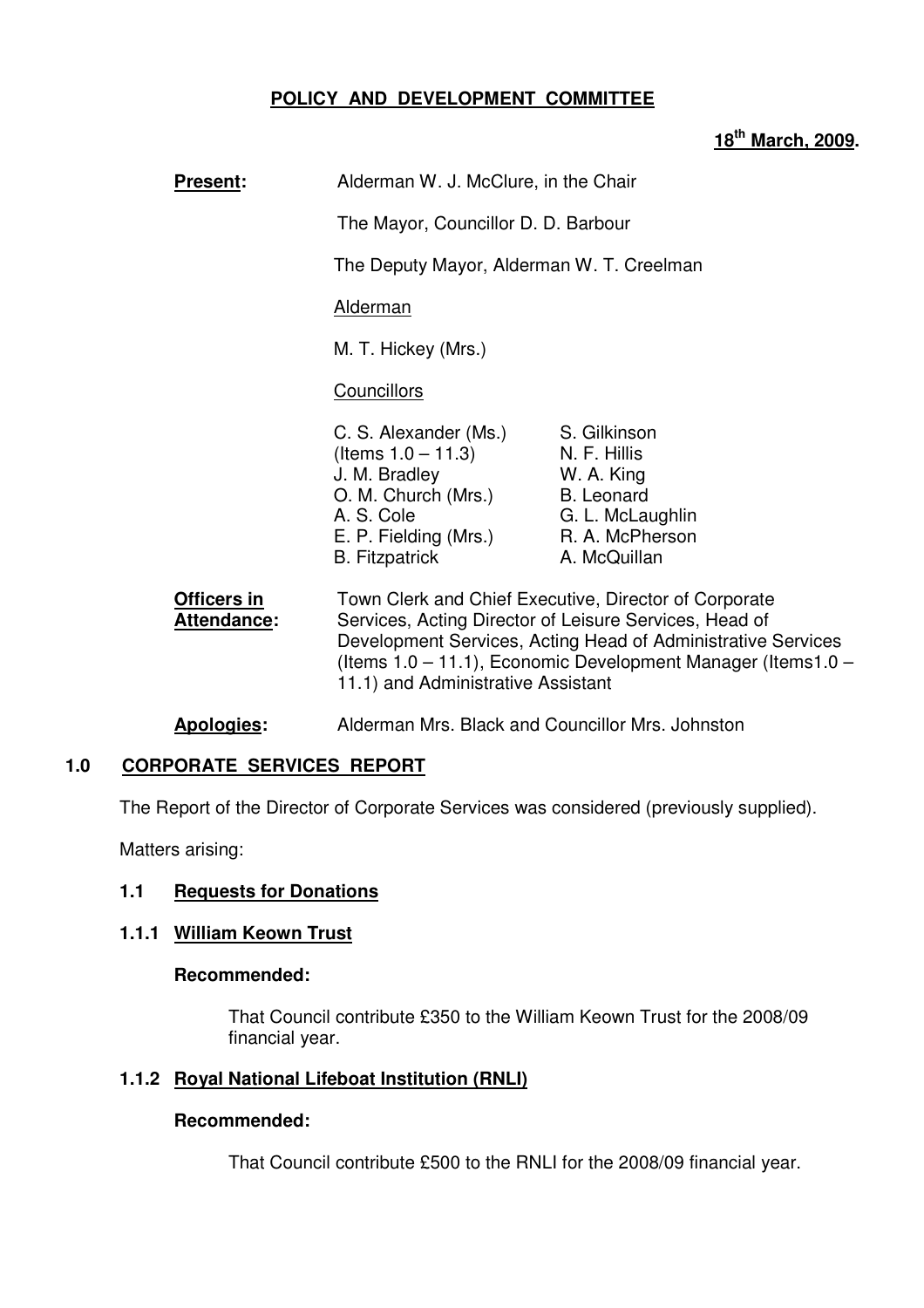# **1.1.3 Northern Ireland Hospice – Coleraine Support Group**

# **Recommended:**

That Council contribute £5,000 to the Northern Ireland Hospice – Coleraine Support Group for the 2008/09 financial year.

# **1.2 Charges – Burial Grounds**

### **Recommended:**

That Council endorse the proposed charges for 2009/10 viz:

| Purchase of single plot (including grant of title/ |         |
|----------------------------------------------------|---------|
| registration)                                      | 140     |
| Opening and closing each grave                     | 140     |
| Tree and plaque – Garden of Remembrance            | 140     |
| Permission to erect memorial stone                 | 40      |
| Cremated ashes/newborn babies                      | 30      |
|                                                    |         |
| Charges for non-residents                          | doubled |

# **1.3 For Information**

Members noted information on the following topics, as contained in the report.

- Update National Fraud Initiative (NFI)
- Pension Scheme Update
- Financial Statement 10 month period ended  $31<sup>st</sup>$  January, 2009
- **Accounts**

# **2.0 DEVELOPMENT SERVICES REPORT**

The Report of the Head of Development Services was considered (previously supplied).

Matters arising:

# **2.1 Community Support Plan**

 Members noted a request for extension of this plan for a further year based on existing strategies, as outlined in the report.

# **Recommended:**

That Council's Community Support Action Plan be extended to cover the period April 2009 to March 2010.

# **2.2 Study of Business Accommodation Provision – Draft Terms of Reference**

It was agreed that this item be held 'In Committee' at the end of the meeting.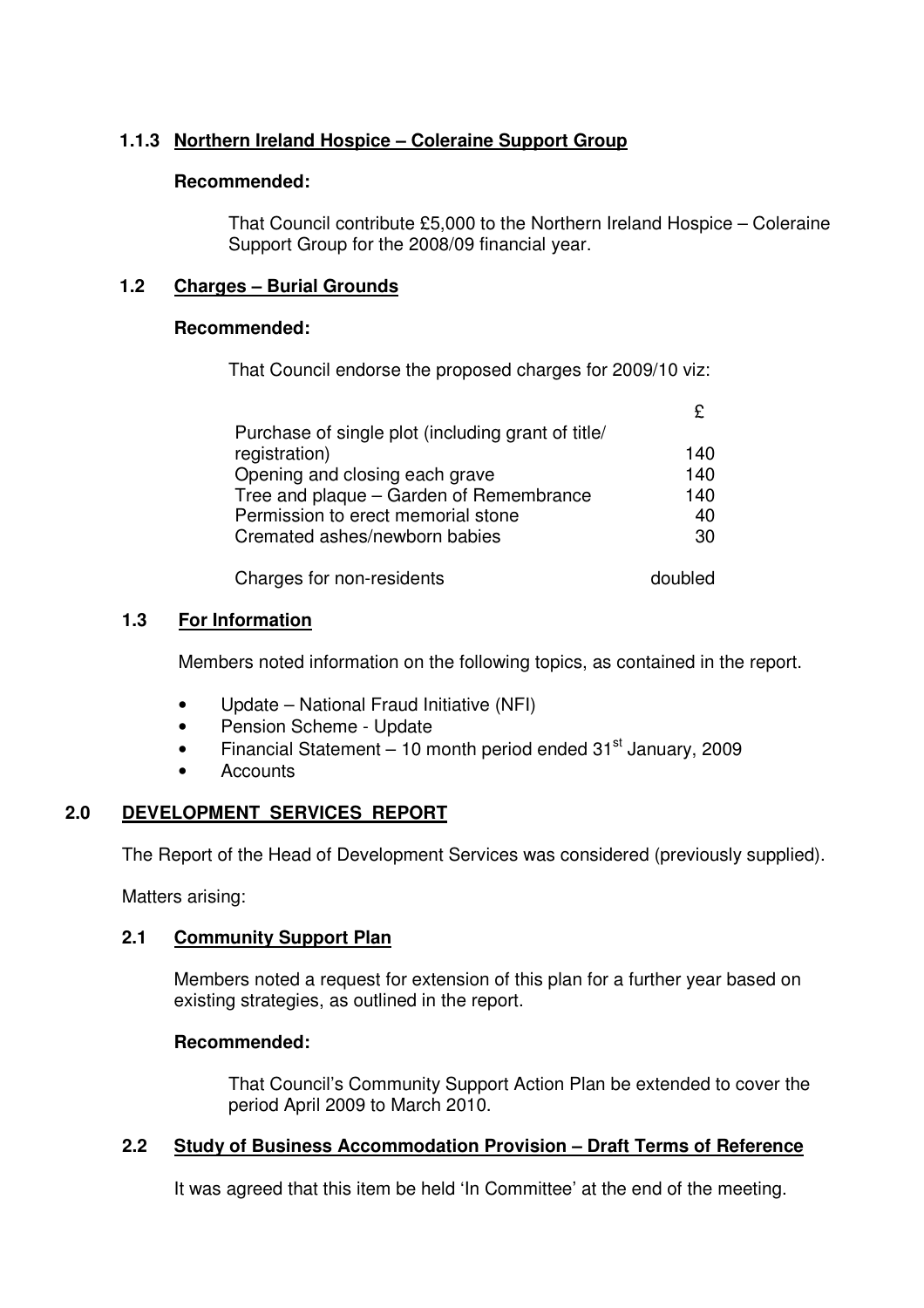# **2.3 Coleraine Town Partnership**

It was agreed that this item be held 'In Committee' at the end of the meeting.

# **2.4 For Information**

Members noted information on the following topics, as contained in the report.

- Response to Independent Review of Economic Policy. Concern expressed at the timescale for response to this Review was noted by the Head of Development Services.
- Diary Date University of Ulster presentation to Council  $31<sup>st</sup>$  March, 2009.
- Diary Date Launch of Mountsandel / Riverside Park Project  $5<sup>th</sup>$  June, 2009.
- Economic Development Events.

# **2.5 Portrush Regeneration Group**

In response to a member's request, a meeting of this group would be convened by the Head of Development Services.

# **3.0 LAND AND PROPERTY**

# **3.1 2 Ballyreagh Road, Portrush**

Following previous agreement by Council to sell a 600mm strip of land at this location to facilitate a wider access and construction of a new boundary wall, the owner had asked that the area for sale be increased to 900mm.

#### **Recommended:**

That Council agree to this request.

#### **3.2 Council's Asset Register**

 Members noted that eight further maps had been provided, making a total of forty seven maps to date.

# **4.0 LOCAL GOVERNMENT BOUNDARIES COMMISSIONER - REVISED RECOMMENDATIONS**

 Consideration was given to the Report of the Town Clerk and Chief Executive (previously supplied).

It was proposed by Councillor McQuillan and seconded by Councillor Gilkinson:

 That Council write to the Boundaries Commissioner requesting that the new local government district be named "Causeway Coast Borough Council".

 During the ensuing discussion, the Town Clerk and Chief Executive agreed that this issue would be raised at the Transitional Management Team.

An amendment proposed by Councillor Leonard failed to find a seconder.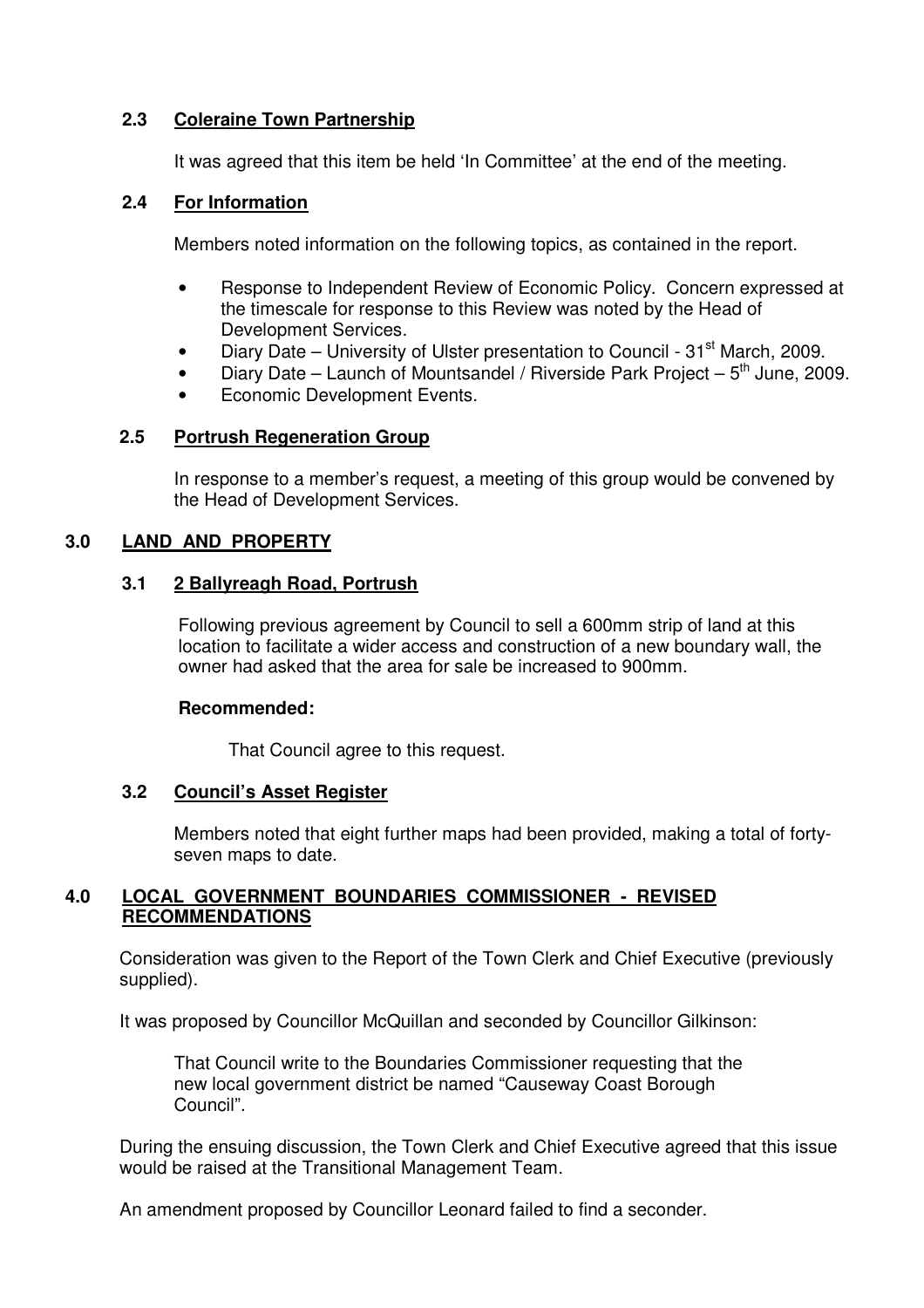### **Recommended:**

With eleven votes in favour and two against, that the proposal be carried.

# **5.0 RPA UDPATE**

Consideration was given to information on the first meeting of the Transition Committee, held on 25<sup>th</sup> February, 2009 as contained in the report.

A period of discussion ensued during which members' questions were answered by the Town Clerk and Chief Executive who confirmed that information from meetings of the Transition Committee would be brought to Council on a regular basis.

### **6.0 CONFERENCES/COURSES**

Consideration was given to information on the following conferences:

- (a) The Chartered Institution of Wastes Management 2009 Conference No Time to Waste – Delivering the Strategy - Slieve Donard Hotel, Newcastle: 29<sup>th</sup>/30<sup>th</sup> April, 2009.
- (b) Delivering Planning Reform Conference Towards a Modern, Efficient and Effective System - Culloden Hotel, Belfast: 2<sup>nd</sup> April, 2009.

Recommended attendance for each conference was for one officer and one member.

Following discussion, the Town Clerk and Chief Executive agreed to bring a report on conference attendance and costs to a future meeting.

# **7.0 REVIEW OF GOVERNANCE ARRANGEMENTS**

Consideration was given to establishment of a Governance Working Group to take forward the Review of Governance Arrangements.

It was proposed by Councillor McQuillan and seconded by Councillor Mrs. Fielding:

 That members of the Transitional Committee be nominated to the Working Group.

It was proposed, as an amendment, by Councillor McLaughlin and seconded by Councillor Ms. Alexander:

 That Councillor Fitzpatrick also be nominated to the Working Group to make a total of six members.

#### **Recommended:**

With fourteen votes in favour and none against, that the following members be nominated to the Governance Working Group:

Alderman Mrs. Hickey Councillors Bradley, Cole, Fitzpatrick, Hillis and McPherson.